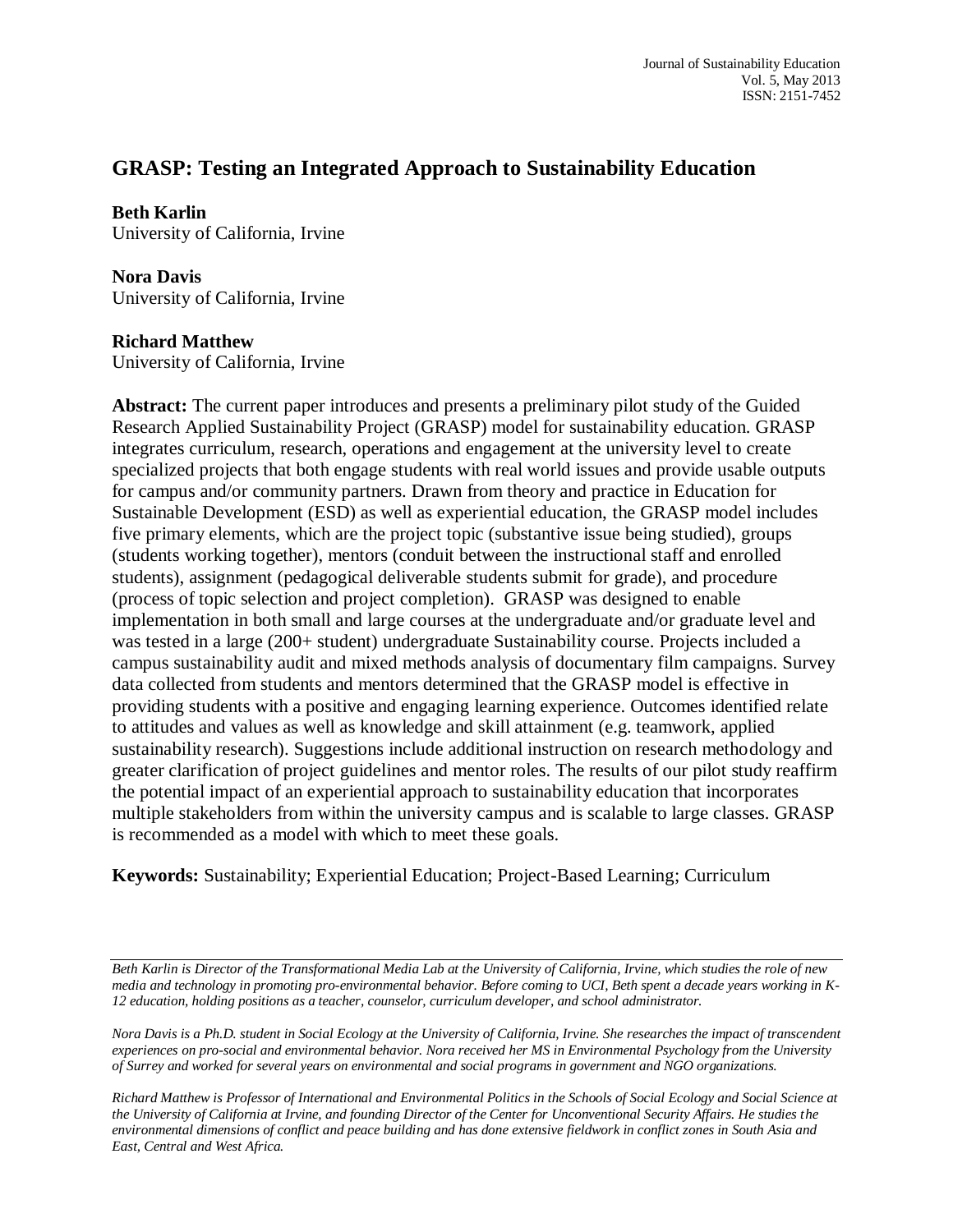Sustainability is interdisciplinary and applied in nature, making experiential education approaches ideal. However, obstacles related to feasibility and implementation have prevented wide-scale adoption, especially for large courses and at public universities. In this paper, we introduce and present a preliminary case study of the Guided Research Applied Sustainability Project (GRASP) model for sustainability education, which was designed to integrate campus research, engagement, and operations into curriculum in a way that can be carried out in a large public university setting. In designing GRASP, we drew from past theory and practice in Education for Sustainable Development (ESD) as well as the experiential education literature, including service-learning, participatory action research, transformational learning, and projectbased learning. We then assessed the feasibility and effectiveness of GRASP in a large (200+ student) undergraduate Sustainability course and collected data from students and mentors to evaluate its effectiveness and make suggestions for improvement. As such, the following sections will:

- 1 Discuss research on ESD and experiential education, focusing on key unresolved issues;
- 2 Introduce the GRASP model and discuss implementation in a large undergraduate course;
- 3 Present qualitative and quantitative data on student learning outcomes and experiences;
- 4 Draw conclusions from the pilot, highlighting key aspects of GRASP for future practice.

#### **1. Education for Sustainable Development**

#### **1.1. Sustainability and the University**

Colleges and universities across the United States and world have devoted increased attention to Education for Sustainable Development (ESD) over the past decade (Cortese & Cook, 2010; McKeown, 2002; UNESCO, 2005). The goal of ESD is to develop citizens who have "the knowledge, skills, attitudes and values necessary to shape a sustainable future" (UNESCO, 2013, para. 1). More than simply adding discussion of environmental issues into current coursework, an ESD approach "requires far-reaching changes in the way education is often practiced today" (UNESCO, 2013, para. 3).

Cortese and McDonough (2001) identify four primary "domains" in which the university integrates sustainability: research, curriculum, operations, and engagement (see Figure 1). Research refers to empirical analysis of sustainability issues, generally conducted by professors and graduate students, leading to new insights and solutions to sustainability problems. Curriculum refers to academic courses that teach about sustainability concepts and issues, preparing the next generation of sustainability leaders (Barth and Timm, 2011; Cortese & Cook, 2010). Operations typically refer to campus greening, either via informal student campaigns (Beringer and Adombent, 2008), or formal policy shifts in 'how institutions operate, buy, invest and build' (Orr, 2006, p. 9), with the goal of reducing carbon emissions and setting an example for other institutions. Engagement refers to active participation by university students, faculty, or staff with the local, regional and global community, connecting and allowing for mutually beneficial relationships (Cortese & McDonough, 2001).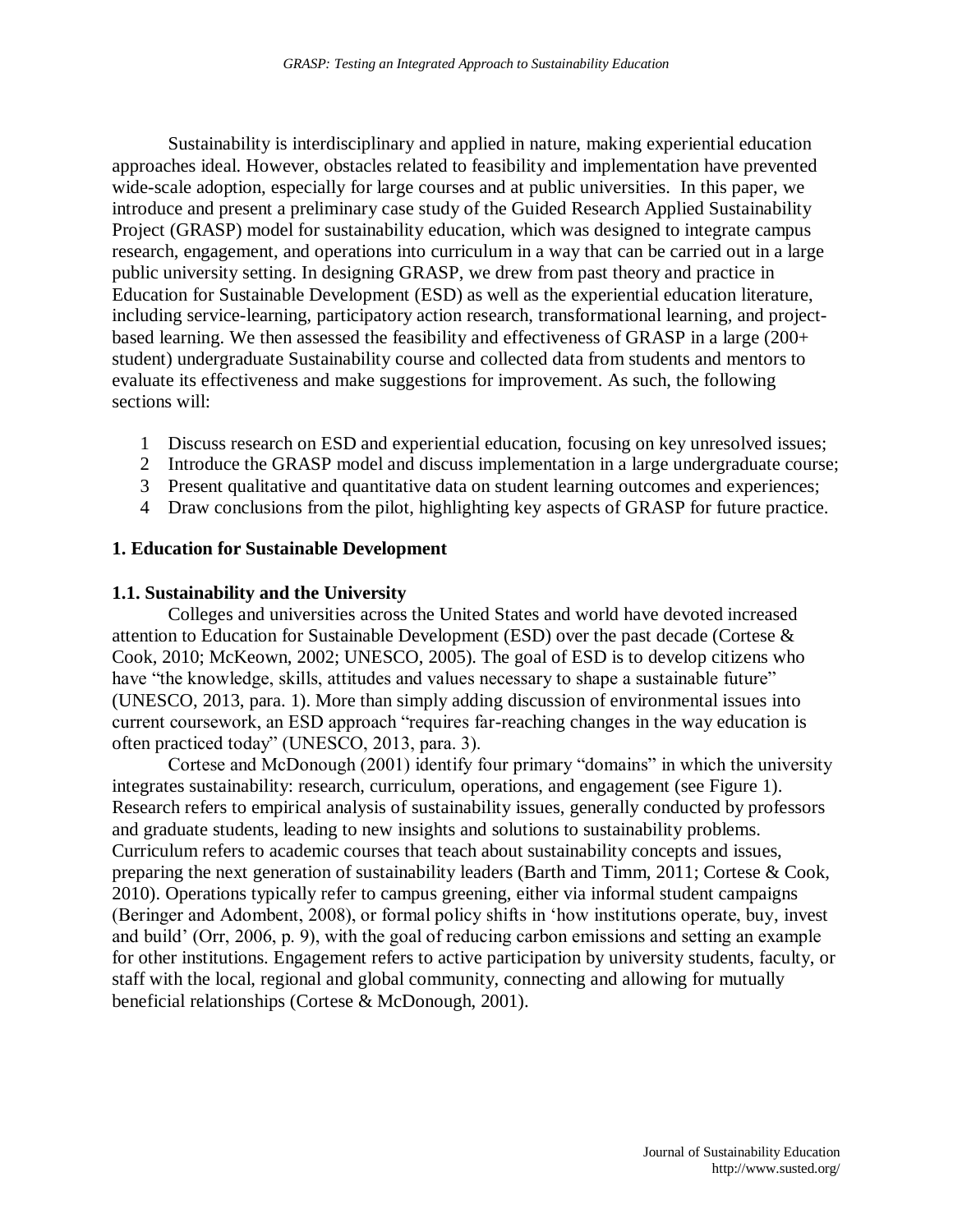

Figure 1. Four domains of campus sustainability

Universities are unique in their ability to incorporate all four of these domains into sustainability, as the university already contains the infrastructure needed to support them. Universities have access to a variety of sources of capital in the drive towards sustainability engaged students with the desire to both learn and serve, faculty experts with existing research lines, external partnerships in the local and global community, and an entire campus system (e.g. water, energy, food, buildings, grounds) available for educational and research experimentation (Cantor, 1995). While other types of organizations - business, government, K-12 schools - may possess two or even three of these domains (e.g. curriculum, engagement, and operations in a K-12 school or research, engagement, and operations in a local city government), universities sit in a unique position in their ability to integrate all four, enabling a multi-faceted approach to sustainability that trains leaders, solves problems, and engages communities.

Many university ESD models have capitalized on this opportunity and worked to integrate these domains in innovative programming (see Figure 2). Service-learning models, for example, integrate the engagement and curriculum domains (AASHE, 2010; Barth & Tim, 2011), the model of the 'campus as living laboratory' integrates research and operations (Orr, 2011; Seif Hattan, Feder, Naik. et al., 2010), independent study models integrate the research and curriculum domains [\(Buckholz,](http://www.aashe.org/users/5204) 2013) and campus greening initiatives integrate operations and engagement (Beringer and Adombent, 2008). However, few have attempted to link all four together and approaches at most universities are still typically quite independent (Cortese & McDonough, 2001; Beringer & Adombent, 2008; Seif et al., 2009).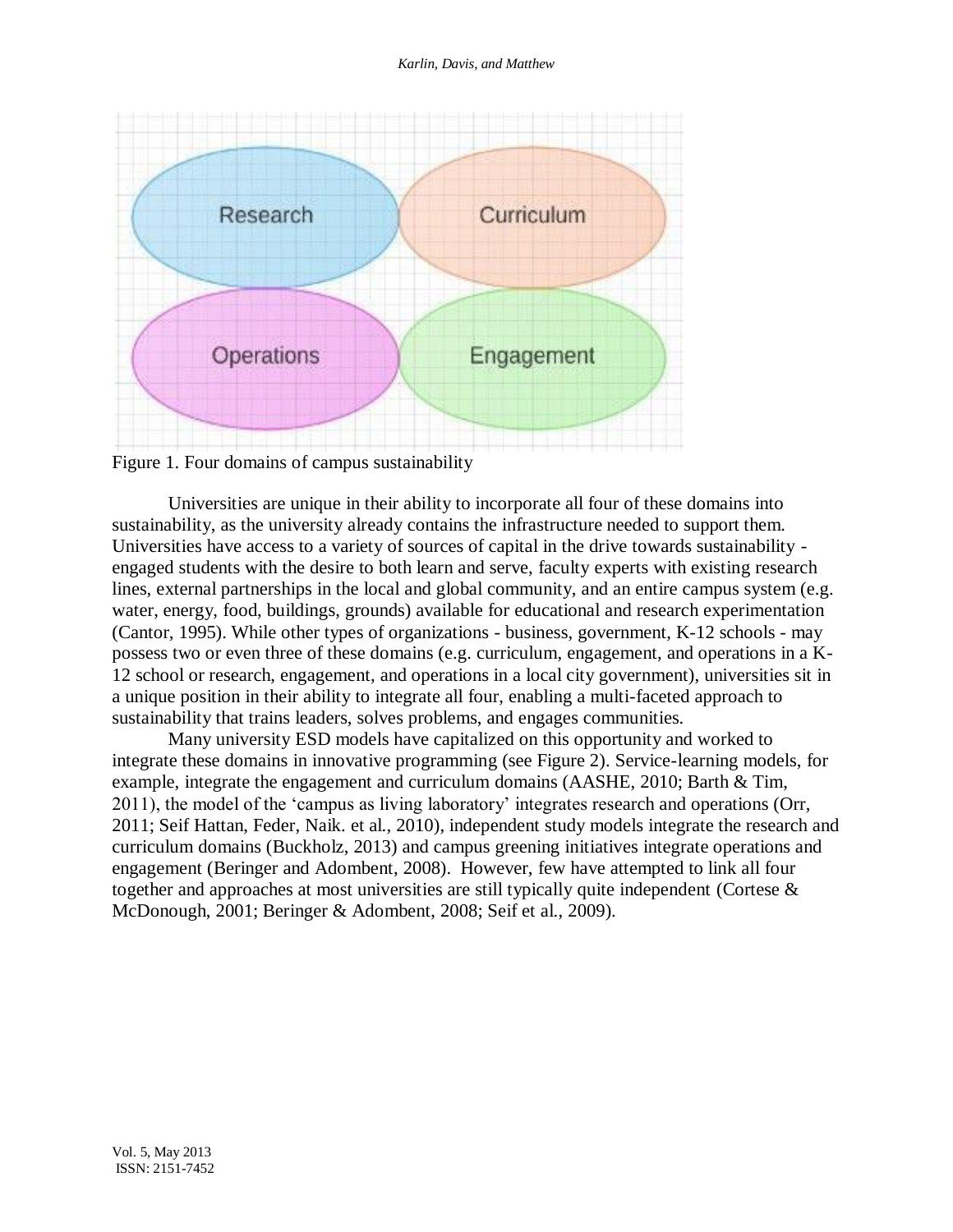

Figure 2. Integrating Domains of Campus Sustainability

## **1.2. Sustainability Curriculum**

Within the domain of sustainability curriculum, campus initiatives have focused on increasing the number and types of environmentally focused courses (Cortese & Cook, 2010; Rode & Michelson, 2008). Most of these have been traditional (e.g., lecture, seminar) courses with sustainability included as a theme (AASHE, 2010). While traditional lecture-style teaching and assessments approaches are often considered to be the both time-efficient and cost effective (Karayan & Gathercoal, 2005), this type of teaching only partially addresses what ESD literature suggests as best practices or general goals (Cotton, Bailey, Warren, & Bissell, 2009; Domask, 2007). In reviewing the literature, we identified five primary pedagogical goals for ESD:

- 1 Learning about complex issues via relational, integrative thinking and/or systems theory (Barth & Tim, 2011; Cusick, 2008; Dale & Newman, 2005; Tilbury & Wortman, 2004).
- 2 Gaining tangible skills in natural and social science research and practice methodologies (Barth & Tim, 2011; Dale & Newman, 2005; Lundegard and Wickman, 2007).
- 3 Addressing real world issues using problem solving and/or action research (Armstrong, 2011, Dale & Newman, 2005; Domask, 2007; Svanstrom et al., 2008).
- 4 Engaging in meaningful social or team collaboration with peers and/or society members (Armstrong, 2011, Blumenfeld et al., 1996; Dale & Newman, 2005; Domask, 2007).
- 5 Affecting attitudes, values, and lifestyles within students and the larger university culture (Dale & Newman, 2005; Murray & Murray, 2007; Shepherd, 2008).

As these goals suggest, sustainability issues must be addressed with new and different ways of thinking and teaching (Cortese and McDonough, 2001; Orr, 2010). Simply adding course content alone will not be sufficient to convey the complexities of sustainability issues; newer teaching strategies are required (Armstrong, 2011; Barth & Timm, 2011; Orr, 2006; 2010). ESD requires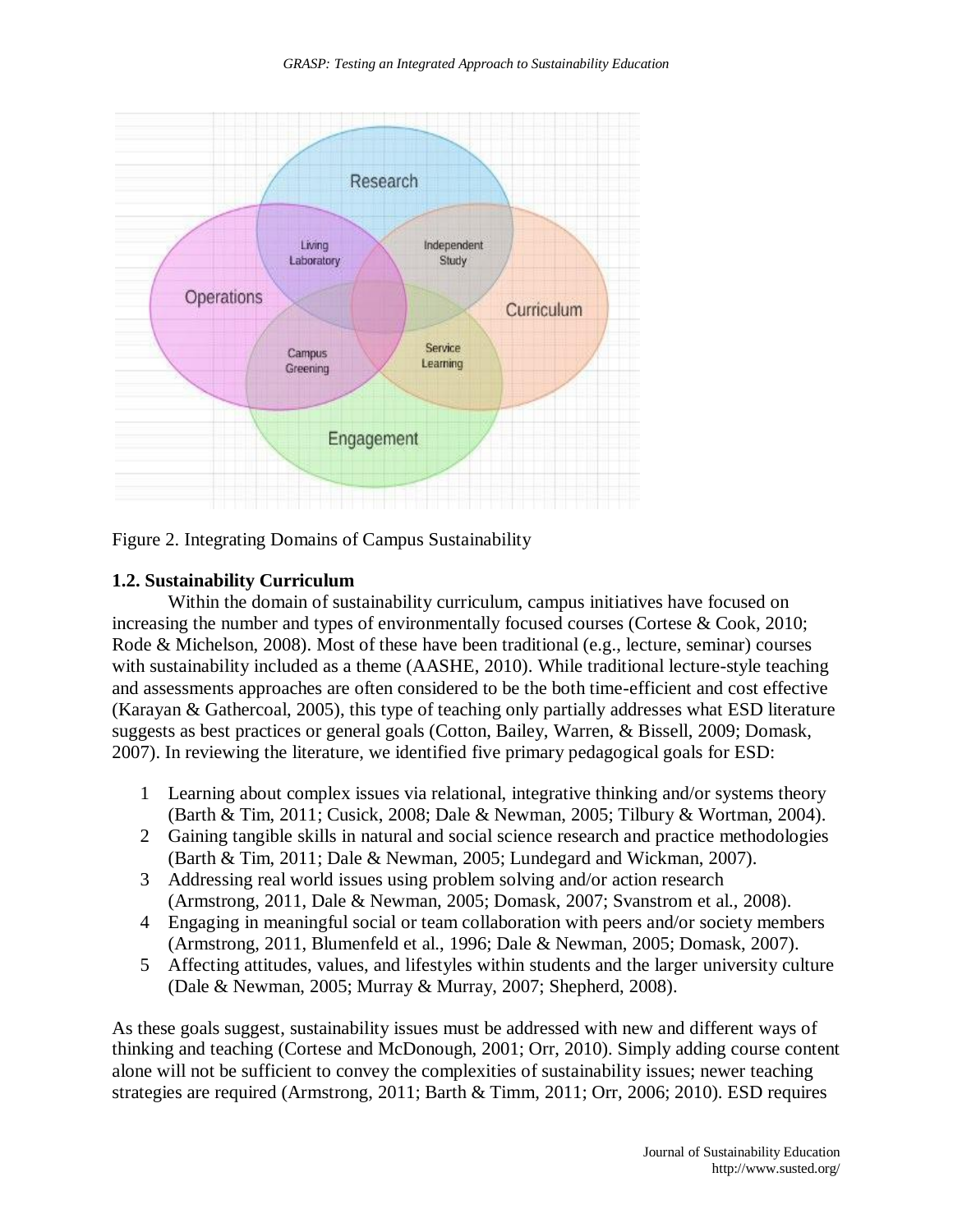"participatory teaching and learning methods" (UNESCO, 2013, para. 2). Interactive learning is a pedagogical method that focuses on asking questions and engaging students in interacting with one another (Mazur, 1997). Research has show that interactive learning significantly increases knowledge gain, knowledge retention, decreases gender gaps in performance, and increases the retention of students in STEM (science, technology, engineering, mathematics) disciplines (Lambert, 2012).

Experiential education takes interactive learning one step further by engaging students in "learning by doing" (Domask, 2007, p. 55), or "engag(ing) the learner directly in the phenomena being studied" (Cantor, 1995, p. 1). Experiential education can include a variety of activities, such as engaging students in research or in service with external organizations (Domask, 2007; Harris, 2004). Service learning, for example, matches local community needs with student learning to achieve mutual benefit (Hayes & King, 2006). Participatory action research involves students and faculty in research with communities (Moore, 2005). Transformational learning focuses on developing deeper understandings and new perspectives on nature-human and human-human relations and the skills needed to cope with uncertainty and/or poorly defined situations (Kevany, 2007; Moore, 2005; Svanstrom et al., 2008). And project-based learning engages students in hands-on inquiry around a central question that leads to the production of meaningful products for an external audience (Barab & Leuhmann, 2003; Blumenfeld, Fishman, Krajcik, Marx, & Soloway, 2000). Typically, project based learning is comprised of four components: 1) an authentic (often scientific) question driving the research project; 2) the creation of meaningful and relevant products for an external audience, 3) collaborative group work (e.g. other peers, mentors, professionals) to negotiate tasks, practices, goals and meanings, and 4) a structured support system (Barab & Leuhmann, 2003; Blumenfeld, Marx, Soloway & Krajckik, 1996).

Despite some differences, all of these approaches share the features of social interaction, problem solving, and integration of multiple perspectives (Armstrong, 2011; Dale & Newman, 2005). They aim to teach conceptual understanding (not just factual knowledge) and are thought to enhance cognitive processes such as higher ordering thinking and perspective taking (Warburton, 2003). Students who participate in experiential learning gain practical skills and key competencies that help them understand how sustainability issues affect the planet and what intervention points exist (Blumenfield et al., 2000; Brundiers & Wiek, 2010; Cortese and McDonough, 2001; Ellis & Weekes, 2008; Hegarty, Thomas, Kriewaldt, Holdsworth & Bekessy, 2011). Here, the teacher becomes a facilitator or guide rather than a primary factual resource (Barab & Leuhmann, 2003). Finally, these pedagogies are thought to achieve transformations of attitudes, beliefs, and behaviors, citing the personal connection between the student and the problems being studied (Domask, 2007; Hegarty et al., 2011). This may be due to course objectives including value-laden knowledge rather than purely knowledge that is "immunized from the human condition and devoid of story, attachment and meaning" (Sipos, Battisti, and Grimm, 2008, p. 70).

## **1.3. Barriers to Implementation**

Despite the promise of experiential education, its integration into sustainability curriculum has been slow, especially in higher education (Armstrong, 2011; Rode & Michelsen, 2008). While scholars have focused on the need for new approaches and outlined desired learning outcomes, little research has focused on actual implementation and measurement of outcomes for such programs (Armstrong, 2011; Barth & Timm, 2011; Rode & Michelsen, 2008; Svanstrom et al., 2008). Identified barriers including traditional curriculum frameworks and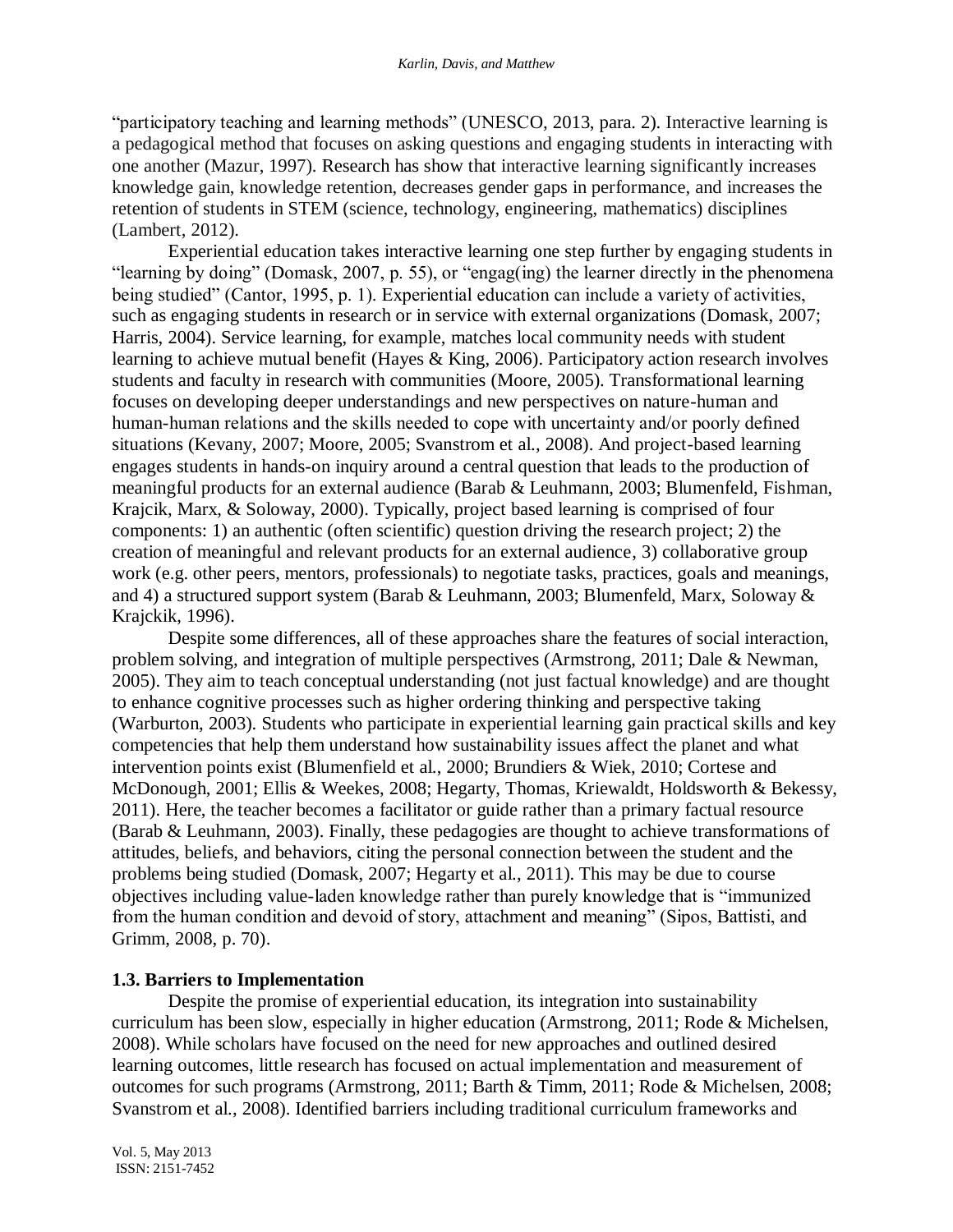technical limitations needed to implement such programs have prevented wide-scale adoption of experiential learning (Barab & Leuhmann, 2003; Brunetti et al., 2003; Davis, 2009; Domask, 2007; Orr, 2006).

Traditionally, discipline specific material tends to dominate pedagogy (Moore, 2005), such as the tendency to focus solely on ecological content, rather than integrate social justice issues (Barth and Timm, 2011; Dale & Newman, 2005). Traditional assessments also tend to focus on individual rather than collective grades for team performance (Barab & Leuhmann, 2003; Cotton et al., 2009; Dale & Newman, 2005). An additional challenge is how to develop curriculum that exhibits the gravity of the issues in ways that enable empowerment and capacity building, rather than a sense of hopelessness (Domask, 2007).

Additionally, technical concerns such as large class sizes, short quarters, and limited resources in terms of the staffing and time make implementation difficult. Researchers note that scaling projects into large courses is almost never accomplished (Barab & Leuhmann, 2003); or, when it is, educators note that, "a one-year timeframe for the study [would be] optimal and preferable, [but] logistically, the project had to fit within the three-month school term" (Brunetti et al., 2003, p. 212). To overcome these challenges, some researchers recommend, "[developing] flexible support structures that facilitate local adaptation and ownership of each curriculum" (Barab & Leuhmann, 2003, p. 456).

#### **1.3. Measuring Outcomes**

In reviewing the literature on experiential education in ESD, there is a noticeable lack of empirical evaluation to examine the success or impact of such projects (Barth & Timm, 2011; Domask, 2007; Ellis & Weekes, 2008; Rode & Michelson, 2008). Much of the current work relies on descriptive case study methodology, with little qualitative or quantitative data on student experiences and outcomes (Barth & Tim, 2011; Dale & Newman, 2005; Rode & Michelson, 2008). While frameworks for measurement have been proposed by some (Brunetti et al., 2003; Brundiers et al., 2010; Domask, 2007; Kevany, 2007), few have been tested (Barth & Tim, 2011; Ellis & Weekes, 2008; Murray & Murray, 2007).

Outcome frameworks tend to be characterized in terms of knowledge and skills, as well as attitudes and values (Barab & Leuhmann, 2003; Barth & Tim, 2011; Brunetti et al., 2003; Domask, 2007; Kevany, 2007; Svanstrom, 2008). Those who have tested such outcomes have found that students who participated in real-world team research projects gained both knowledge of the complex and interdisciplinary nature of sustainable development and skills in research, problem solving and teamwork (Barth & Tim, 2011; Ellis & Weekes, 2008; Murray & Murray, 2007). In terms of values and attitudes, students have reported feeling a greater connection to sustainability issues (Murray & Murray, 2007) and feeling a strong sense of achievement after completing applied research projects (Ellis & Weekes, 2008).

Although limited, student input on the process of experiential education projects is also informative for future practice. Students reported appreciating mid-way assignment deadlines, having advisors (Ellis & Weekes, 2008), and smaller groups sizes (Barth & Tim, 2011), though expressed concerns about assignment clarity (Murray  $\&$  Murray, 2007). While a handful of studies have investigated and measured student experiences, this appears to be the exception rather than the rule.

Overall, this review of the literature suggests that there a need for an sustainability curriculum model that: (1) integrates the four aspects of sustainability available on campuses (curriculum, research, operations and engagement), (2) incorporates principles of experiential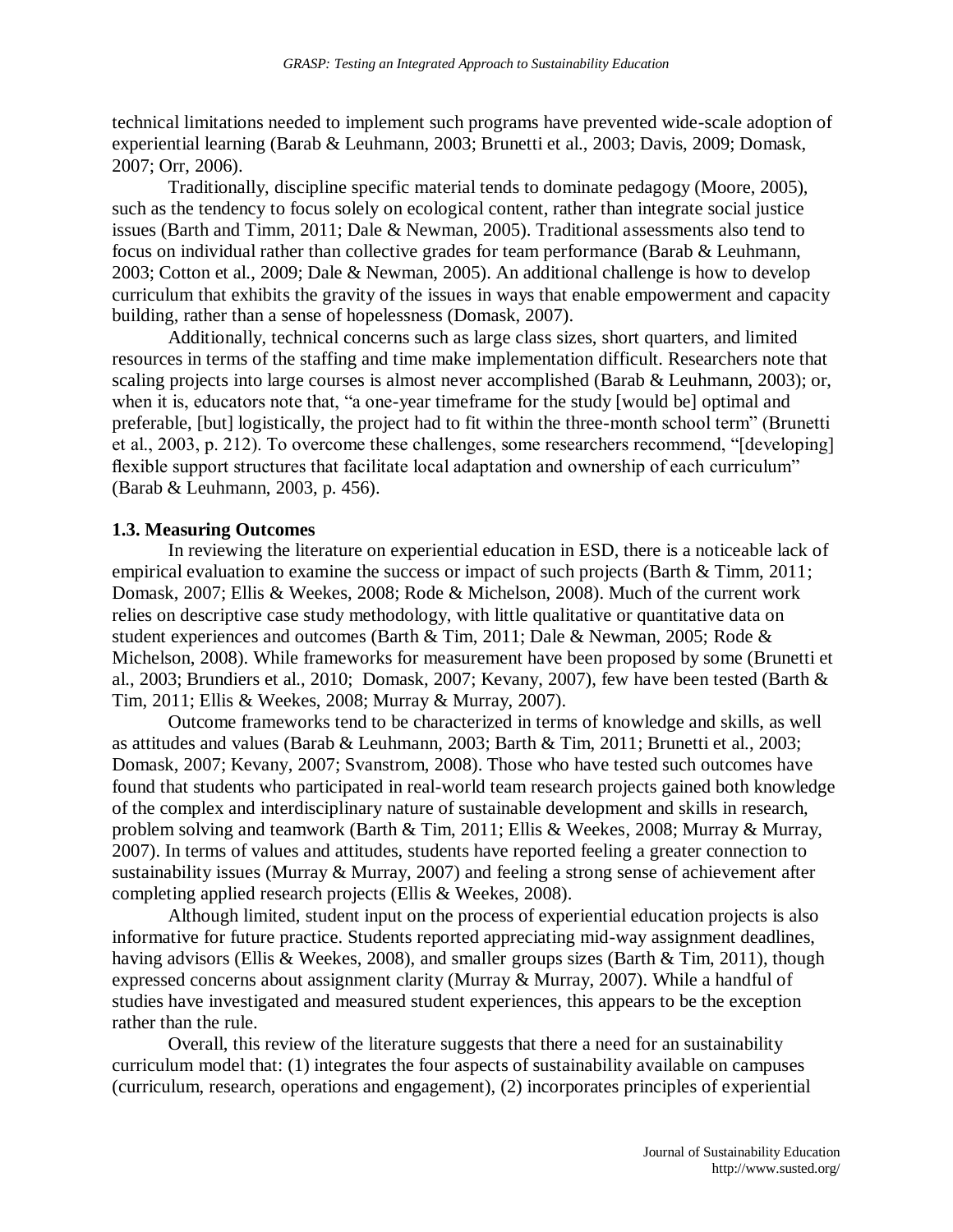education to meet ESD goals, (3) addresses issues related to implementation at scale, and (4) is tested with student data to evaluate outcomes and inform development.

# **2. GRASP Model for Project-Based Learning**

## **2.1. What is GRASP?**

In response to these needs, we created the Guided Research Applied Sustainability Project (GRASP) model. As the model is designed to assist students in *grasping* sustainability concepts as well as research and leadership skills, we felt the name was appropriately suited for our aims. The basic premise of GRASP is simple: identify current sustainability-related research, engagement, and operations projects on campus and integrate them into guided, group projects in Sustainability courses. In doing so, the GRASP model engages students to integrate the principles and concepts they are learning in class with a class assignment in which they can gain practical skills, demonstrate understanding, and substantially impact their local community or the larger world. Reflecting the general goals of ESD curriculum, the pedagogical outcomes of GRASP are to: (1) increase understanding of real-world sustainability issues, (2) improve research (e.g., interviewing, data analysis) and professional (e.g., teamwork, communication) skills, (3) strengthen connections to the university and/or global community, and (4) enhance self-efficacy and desire to contribute to sustainability issues in the future. We see these four outcomes as invaluable in preparing young leaders to work towards solutions of our most pressing sustainability issues in both the academic and professional world.

## **2.2. GRASP Elements**

The GRASP model has five primary elements, which are the project topic, groups, mentors, assignment and procedure. Topic refers to the substantive issue and specific research topic for each project. GRASP topics should aim to include all three aspects of sustainability (e.g., economic, environmental, and social) and be designed in conjunction with current, active campus engagement, research, and operations projects, when possible. Such integration enables students to work actively within the course on real-world sustainability issues, rather than engage in projects designed simply to meet course requirements. The numbers of sustainability issues that can be explored with GRASP are limited only by the imagination of those choosing to implement it.

Groups refer to the characteristics and features of the project groups. Group projects are preferable to individual projects for three primary reasons. Groups generally conduct actual sustainability research and practice, thus group projects enable students to gain practical skills that are needed in the workplace. In addition, group work promotes skill development in leadership, teamwork, and communication and enables students with different backgrounds and skills to each work to their strengths while benefiting from the strengths of others. Finally, group projects enable project-based learning to operate at scale in larger classes in which individual projects would not be technically feasible. Group size should, however, be limited to no more than five students.

Mentors refer to the group of course leaders who serve as a conduit between the instructional staff and enrolled students, providing additional leadership and guidance on the research process and assignment. Mentors can be course teaching assistants, undergraduates who have taken the course in prior years, or the campus researchers or practitioners who are responsible for the projects. However, they should be conversant and experienced in the project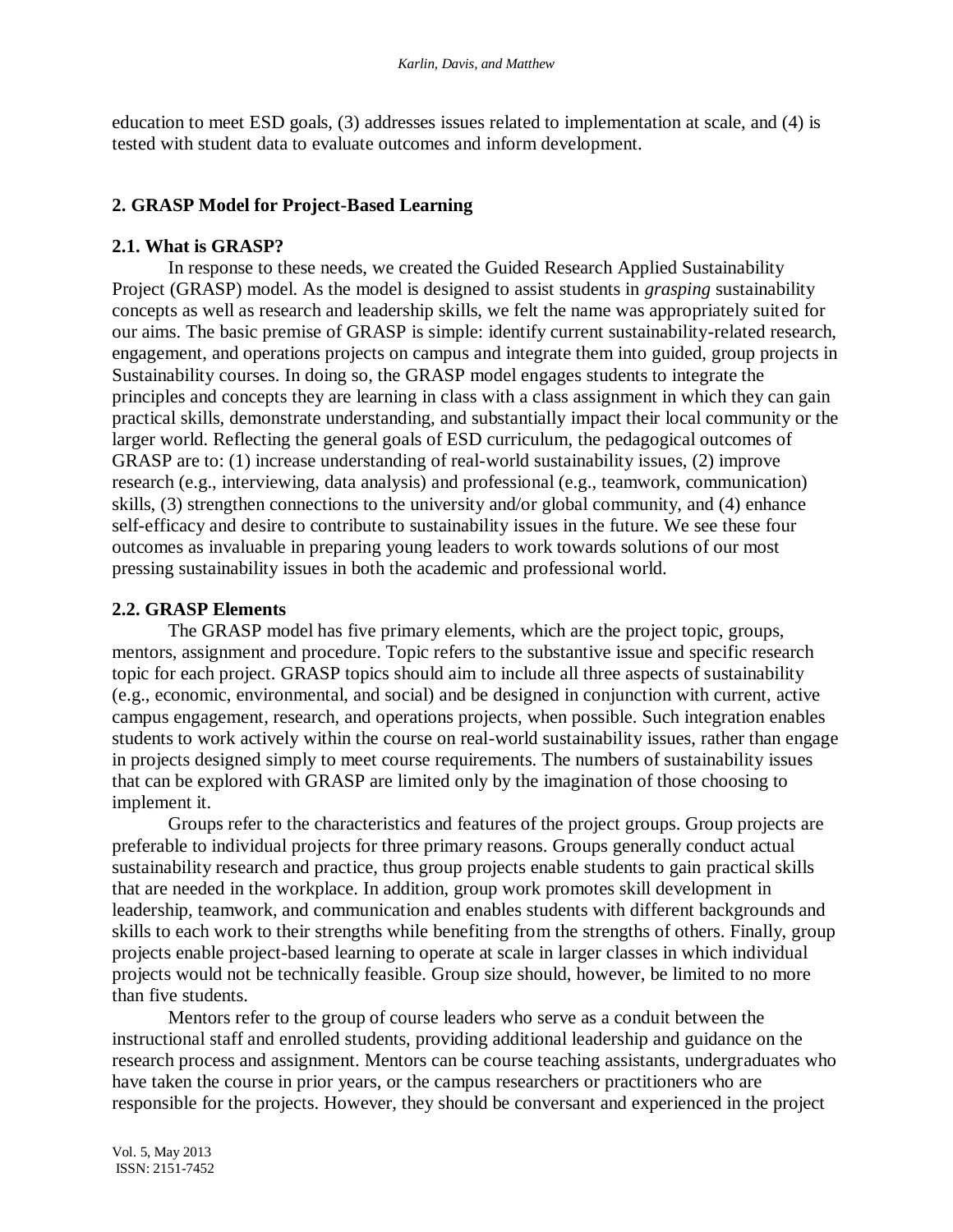topic, the methods used, and the research process, in order to assist students. Mentors are especially important for large classes, allowing for a nested project supervision structure to assist in implementation (e.g. student groups, mentors and teaching staff). Depending on course enrollment and project needs, mentors can work with just one or multiple groups, but more than five groups per mentor are not advisable.

Assignment refers to the pedagogical deliverable that students are to submit for their final project grade. Although projects may vary significantly, it is ideal for the assignment to remain as consistent as possible among them. Options for the assignment are a research report, poster, in-class presentation, portfolio, or even a short film. It is also important that specific details of the assignment requirements (e.g., formatting style, word or page counts, grading rubric) are included. Such specifics alleviate confusion and stress for students, allowing them to focus on the substantive aspects of the project.

Procedure refers to the actual process of students selecting topics and any other resources or time provided throughout the course to assist in completion. Depending on the class size, selection procedure can be difficult, but the use of online resources such as Google forms or university software can be of great assistance. Key elements in selection include the following: (1) introductions of all projects on the first day of class, (2) a setting (either in-class or online) for students to find one another and form groups, and (3) a deadline early in the course for students to find groups and inform the instructional staff. Additional procedural elements that are helpful include periodic in-class time for group meetings and instruction on research methodology (during class or discussion sections, by group mentors, or provided written resources).

GRASP takes into consideration several problems identified in previous literature such as the integration of all four domains of campus sustainability, the need for a support structure in implementation, and the critical importance of skill development. In addition, GRASP has the ability to provide campus and community partners with a usable output (e.g. a research report, film, presentation). Finally, this model incorporates elements from different pedagogies within experiential education, including project-based learning (assigning projects with real impact), service learning (working with community partners), participatory action research (students as researchers), action research/active learning (recommending and/or implementing real change), and transformational learning (development of new perspectives) (Kevany, 2007; Moore, 2005; Svanstrom et al., 2008).

#### **2.3. Pilot Implementation of GRASP**

GRASP was piloted in a large, lecture-style, upper-division undergraduate Introduction to Sustainability course at the University of California, Irvine in Winter 2012. The course is taught each Winter quarter and is cross-listed in the Schools of Physical Science (Earth System and Science), Social Science (Political Science), and Social Ecology (Planning Policy and Design). From the course syllabus: "The purpose of the course to provide a multifaceted introduction to the concept of sustainability. We will consider sustainability from a variety of different points of view and endeavor to establish its relevance to the beliefs, values, institutions and practices that together form the complex world we inhabit." (Matthew, 2012). Over the years, the course has substantially increased its enrollment, from 70 students in 2009 to 237 students in 2012.

The course presents students with foundational concepts and multiple disciplinary perspectives on sustainability; students are tested on this material via traditional multiple-choice tests of reading and lecture material during the quarter as well as completion of a quarter-long course project. The project has evolved over the years from an individual report to a research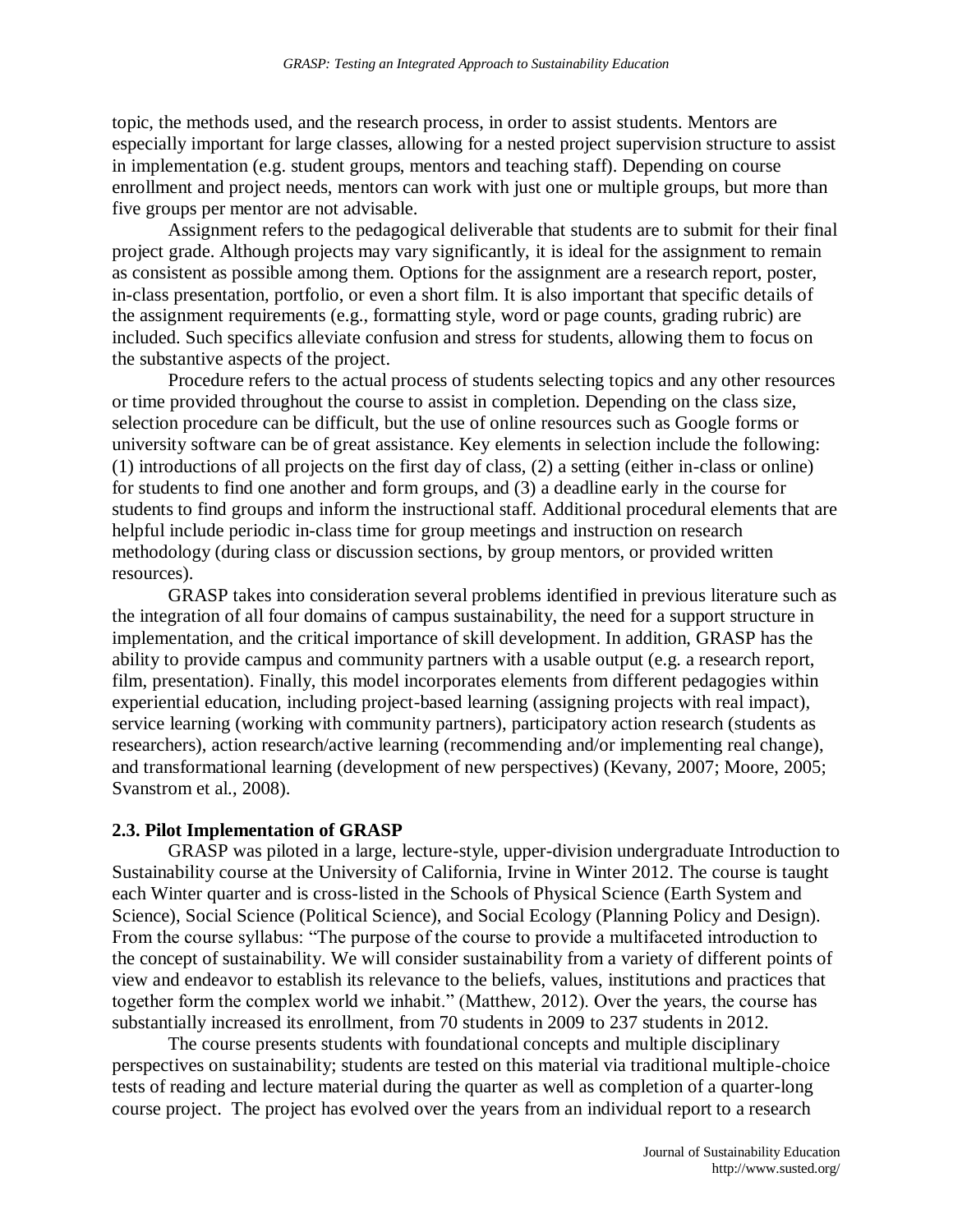poster, group project, and finally into the GRASP model. Each project element, as defined above, will be discussed in the following sections.

**Topics.** Project topics were designed to "address an applied sustainability research question in the areas of campus sustainability or global injustice [and] cover all three aspects of sustainability – environmental, social and economic" (Matthew, 2012). They were also designed to incorporate both local and global sustainability issues as well to leverage resources and partnerships within the domains of university research, operations, and engagement. In order to select appropriate topics, the course instructional team reached out to sustainability researchers on campus as well as university operations and engagement staff to inquire for interest. Positive responses were received from the four domains of campus sustainability: campus operations department (operations), one research lab (research), the campus field study director, the University's Environment Institute (engagement) and the course professor and teaching assistants (curriculum). Positive responses were received from the campus operations department, one research lab, the campus field study director, and the University's Environment Institute. After meeting with all interested parties to determine interest and ability to provide guidance, projects were designed within two broad topics: Campus Sustainability and Global Activism Through Film.

**UCI Campus Sustainability.** 32 campus sustainability projects were identified to form a comprehensive campus greening audit. The description of the general topic area read:

"UCI has worked on a number of sustainability projects over the years and has both goals unique to our campus (Long Range Campus Plan, 2007) as well as goals and requirements as part of the larger University of California System. UCI's sustainability goals cover all three areas of sustainability - social, environmental and economic. The UCI administration is interested in students pursuing a variety of campus sustainability projects to assist them in their sustainability decisions and goals" (Matthew, 2012).

Specific topics were designed in collaboration with the Vice Chancellor for Administrative and Business Services, overseeing the Director, Environmental Planning & Sustainability on campus. This audit extended and updated work conducted in the form of a preliminary campus audit Masters Thesis (Carr, 2008). These projects were grouped into the following seven categories: transportation, hospitals, food, purchasing, landscaping, education, and energy use.

**Global Activism Through Film.** 18 film-based activism programs were designed in conjunction with the Transformational Media Lab, part of the Center for Unconventional Security Affairs. The description of the general topic area read:

"Film has been used as a tool for promoting social change throughout its history. However, the recent upsurge in popularity of documentary, combined with technological advances in new media, have opened up a new set of opportunities for film to serve as an agent for social change. One organization that has successfully utilized film as tool for social change is Invisible Children (IC). Founded in 2005, IC is a media organization as well as an economic development NGO with the goal of raising awareness and meeting the needs those suffering as a result of the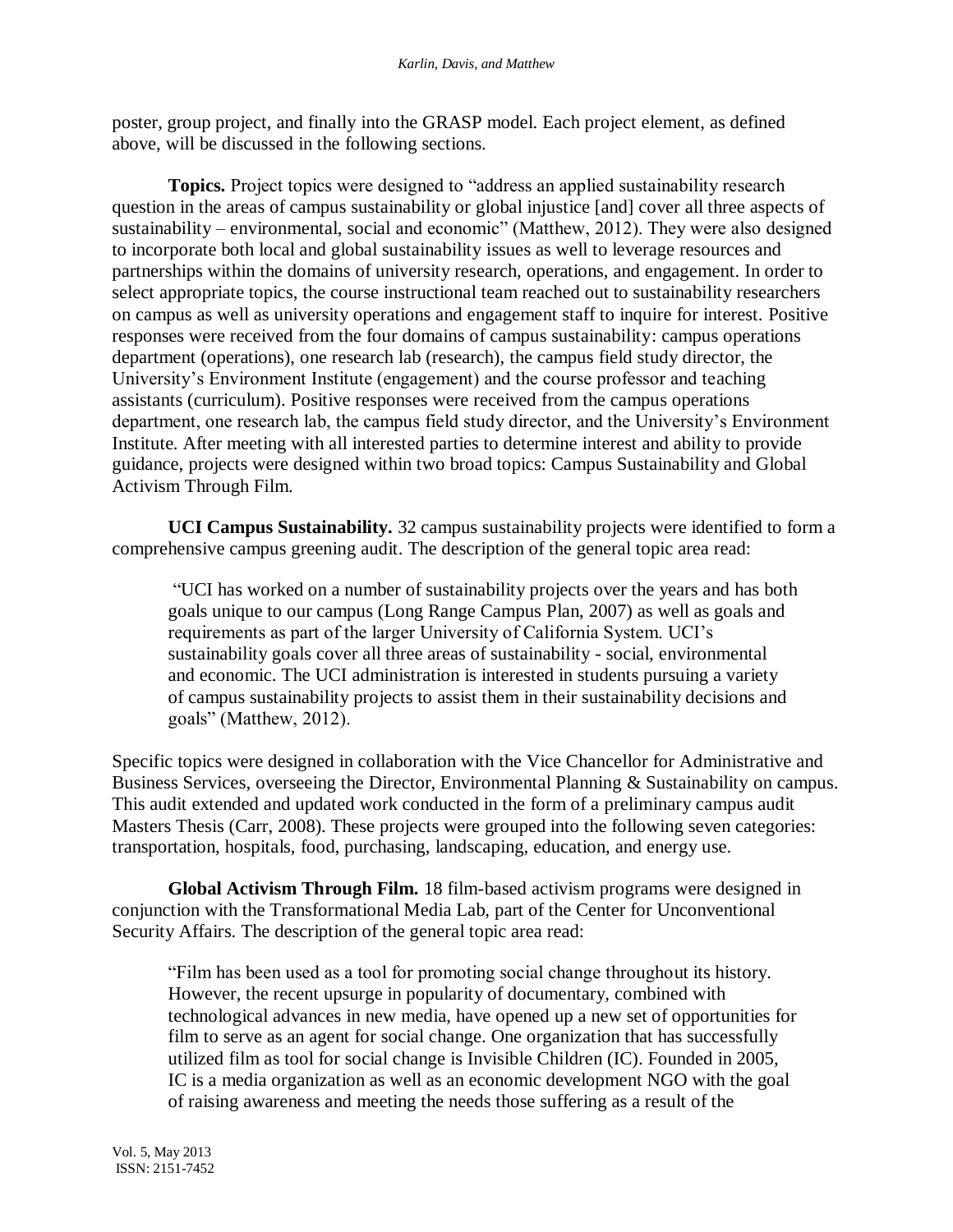ongoing war in central Africa. They have contacted UCI to request a program evaluation of the impacts their films and programs, not just on those they serve in Africa, but on those who become involved here in the United States. Sustainability issues related to civic engagement, political participation, and global awareness will be explored through analysis of survey data and case studies of IC and related films." (Matthew, 2012)

Specific projects were designed to analyze survey data collected by University researchers in conjunction with Invisible Children in 2011 as well as to compare Invisible Children's programs to other sustainability-related documentary films (An Inconvenient Truth and No Impact Man). The projects were grouped into the following four categories: IC participation, IC knowledge, IC outcomes, and film case studies.

**Groups**. Students were asked to form groups of 4 for each project. These numbers were strictly enforced to ensure consistency. Students were encouraged to find teammates from various majors, though this was not enforced or monitored. Groups were asked to work together both in and outside of class and a private "message board" on the university's instructional server was provided to each group for communication.

**Mentors.** Each team was assigned a project mentor. Project mentors varied from advanced undergraduates with prior research experience, to TAs for the current course, to campus research staff with an interest in the outcomes of the projects. From the course syllabus: "Every project will be assigned a mentor. The mentor is a person who is not a member of your group, but will serve as a research guide and resource. You are expected to respond to and arrange times when necessary to meet with them throughout the quarter as your projects progress. Mentors will also be reviewing your final papers and working with the course assistants to assess your work" (Matthew, 2012). Mentors varied in how they communicated with their groups - some had additional deadlines for their groups and/or scheduled office hours or meetings with their groups.

**Assignment.** The GRASP assignment was worth 40% of the students' final grade and consisted of a research report of findings from the group's investigation. Research methods for specific projects varied, ranging from interviews and internet research on campus purchasing decisions to content analysis and coding of open-ended survey data, but the format of the final paper was consistent across topics. The report assigned required sections for abstract, introduction, literature review, method, results, discussion, and references.

**Procedure.** Students were introduced to the projects during the first class and asked to sign up for projects via the university's educational electronic environment (eee) system by the second week of the quarter. After groups were formed, students were given two in-class times to meet with each other and their project mentors. Groups turned in their introduction and methods sections during the first meeting and preliminary results sections during the second meeting.

# **3. Evaluation of the GRASP Pilot Project**

## **3.1. Methodology**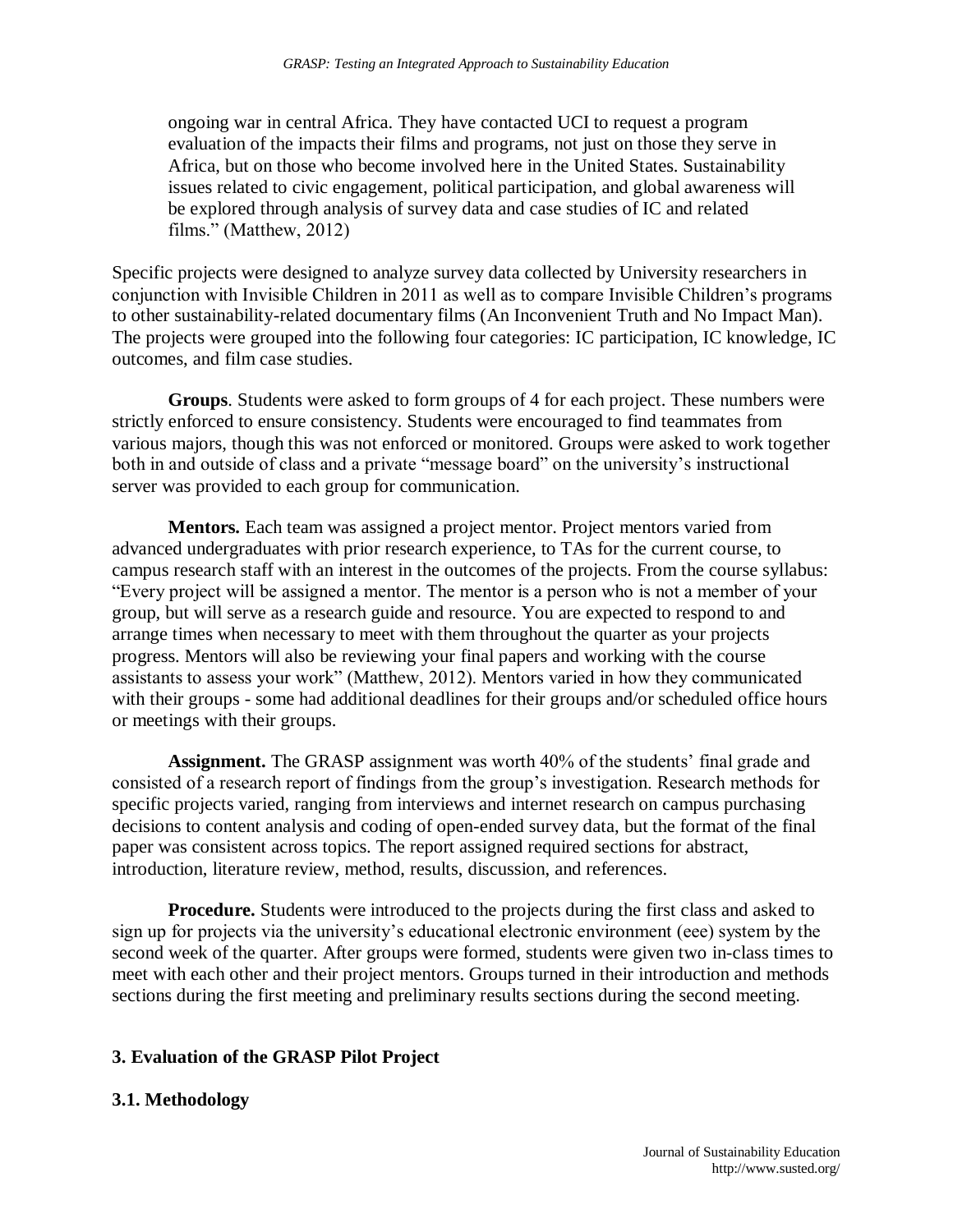At the end of the quarter, all students and mentors were emailed to complete a survey evaluating the projects after all assignments were submitted. A total of 131 students (65%) and 7 mentors (63%) completed the survey. The student survey included questions assessing both the project experience and perceived outcomes of participation. It included both closed- and openended questions; closed-ended questions enabled comparative measurement of responses between students and open-ended questions provided them the opportunity to share specific thoughts that could not be captured quantitatively. Questions addressing project experience included 12 likert-scale items rating the overall effectiveness of the project (1 question) as well as the project assignment (2 questions), procedure (2 questions) groups (4 questions), and mentors (3 questions). Two open-ended questions were also included, which asked students about the most enjoyable elements and main challenges of completing the project. To assess perceived outcomes, students were asked two likert-scale questions and one open-ended question about how much they think they learned from the project. Finally, students were asked at the end to share any specific suggestions for future years. A modified version of the same survey was given to the mentors with primarily the same questions as above. All survey items, along with descriptive statistics for the closed-ended responses, are presented in Table 1.

The open-ended responses were coded and analyzed iteratively, using constant comparison and multi-phase coding (Corbin & Strauss, 2007; Creswell, 2009). An initial set of codes was developed based on previous literature as well as the GRASP model components; additional codes were added, as needed through open coding, and then grouped into categories through axial coding. Finally, themes were constructed from analysis of the codes and categories in conjunction with a review of the literature. Findings are discussed in the following sections.

| I able 1. Means and Standard Deviations for Survey Questions         |                 |            |
|----------------------------------------------------------------------|-----------------|------------|
| Questions                                                            | <b>Students</b> | Mentors    |
|                                                                      | $(n = 117)$     | $(n = 7)$  |
| Project Experience <sup>a</sup>                                      |                 |            |
| How positive was your experience?                                    | 3.92(0.96)      | 3.43(.53)  |
| What were the most enjoyable elements of the project? <sup>b</sup>   |                 |            |
| What were the most challenging elements of the project? <sup>b</sup> |                 |            |
| Assignment <sup>c</sup>                                              |                 |            |
| Assignment guidelines                                                | 3.89(0.85)      | 3.86(.69)  |
| Deadlines assigned                                                   | 3.9(0.91)       | 3.43(.69)  |
| Procedure                                                            |                 |            |
| Direction from teaching assistant overseeing project                 | 3.88(0.88)      | 4.43 (.78) |
| Meeting time in class                                                | 3.67(1.00)      | 4.29(.95)  |
| Groups                                                               |                 |            |
| Number of students per group                                         | 3.7(1.08)       | 4.00(1.15) |
| Communication with team (over email)                                 | 3.67(1.06)      | 4.14(.37)  |
| Communication with team (in person)                                  | 3.61(1.02)      | 4.71(.48)  |
| Meeting time outside of class                                        | 3.55(0.99)      | 4.00(1.15) |
| <b>Mentors</b>                                                       |                 |            |

Table 1: Means and Standard Deviations for Survey Questions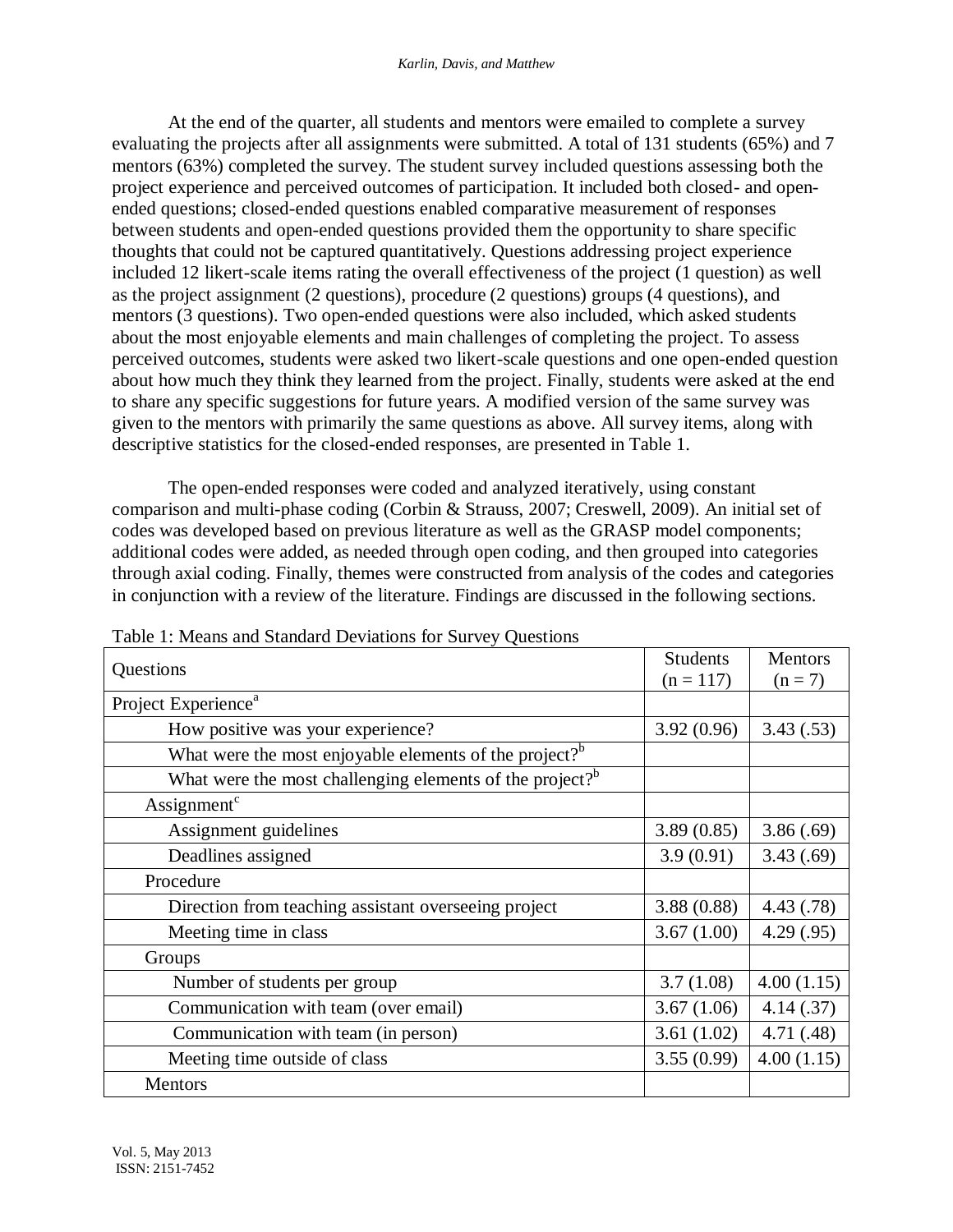| Mentor deadlines for your team                                     | 3.79(0.98) | 3.43(.97)  |
|--------------------------------------------------------------------|------------|------------|
| How helpful was it having a mentor guide you?                      | 3.52(1.43) | na         |
| Getting/Giving feedback/notes on project drafts                    | 3.82       | 4.29(.75)  |
| <b>Perceived Outcomes</b>                                          |            |            |
| How much did you learn about applied research? <sup>d</sup>        | 3.72(.88)  | na         |
| Understanding how to write a research report? $C^c$                | 3.71(.75)  | na         |
| Teaching methodology to students <sup>a</sup>                      | na         | 3.21(0.72) |
| What improvements would you recommend for the future? <sup>b</sup> |            |            |

<sup>a</sup> Scale ranged from 1=very negative to  $5$  = very positive

<sup>b</sup>Open-ended question

 $\epsilon$ Scale ranged from 1-very ineffective to  $5$  = very effective

 $d$  Scale ranged from 1=learned very little to 4 = learned a lot

 $na = not asked$ 

## **3.2. Project Experience**

Overall, students reported positive experiences with the projects (e.g. *"I learned a lot! I am very happy to take this class"*); over three-fourths (78%) reported having a 'somewhat' to 'very positive' project experience. Among project elements, students rated the assignment highest (71% rated as 'somewhat' to 'very effective'), followed by the mentors (62%), and groups (61%). Students' open-ended responses revealed more detail and depth into their experiences.

Students reported a variety of positive experiences with the project topic; they enjoyed learning about topics that were "*relevant to the class and also relevant in terms of things that were happening in the world outside of class."* They also noted appreciating the "*clear directions*" and "*being able to do real effective research."* Several mentioned that "*time set aside for us to meet during class and deadlines made things much easier*" and appreciated how midway deadlines prevented procrastination. And the mentor experience received high remarks from students. "*I think having a mentor allowed us to express our ideas more, but also created a more one-on-one contact rather than about 400 students per one professor*."

Students did have several suggestions for improvement. They requested more detailed project instructions, specifically related to the research paper (e.g. "*a clear overview on what needs to be included and where it needs to be included*") and making the projects worth a smaller percentage of the overall course grade. Several felt that it would be beneficial for students "*to find out more about our research subjects before... choosing*" or to offer individual project options. They also suggested incorporating the projects into course lecture content in terms of methodological instruction (e.g. contacting sources, coding) and reserving class time for "e*xplaining how to do certain parts*" or informing students "*where we should be at each week.*" To address issues of procrastination and group communication, they recommended, "*more deadlines for points*" and "*mandatory weekly meetings*."

## **3.3. Perceived Outcomes**

In addition to these predominantly positive project experiences, students also reported several positive outcomes from their participation in GRASP. 85% reported learned a 'fair amount' to 'a lot' about applied research, and 60% reported that they effectively learned how to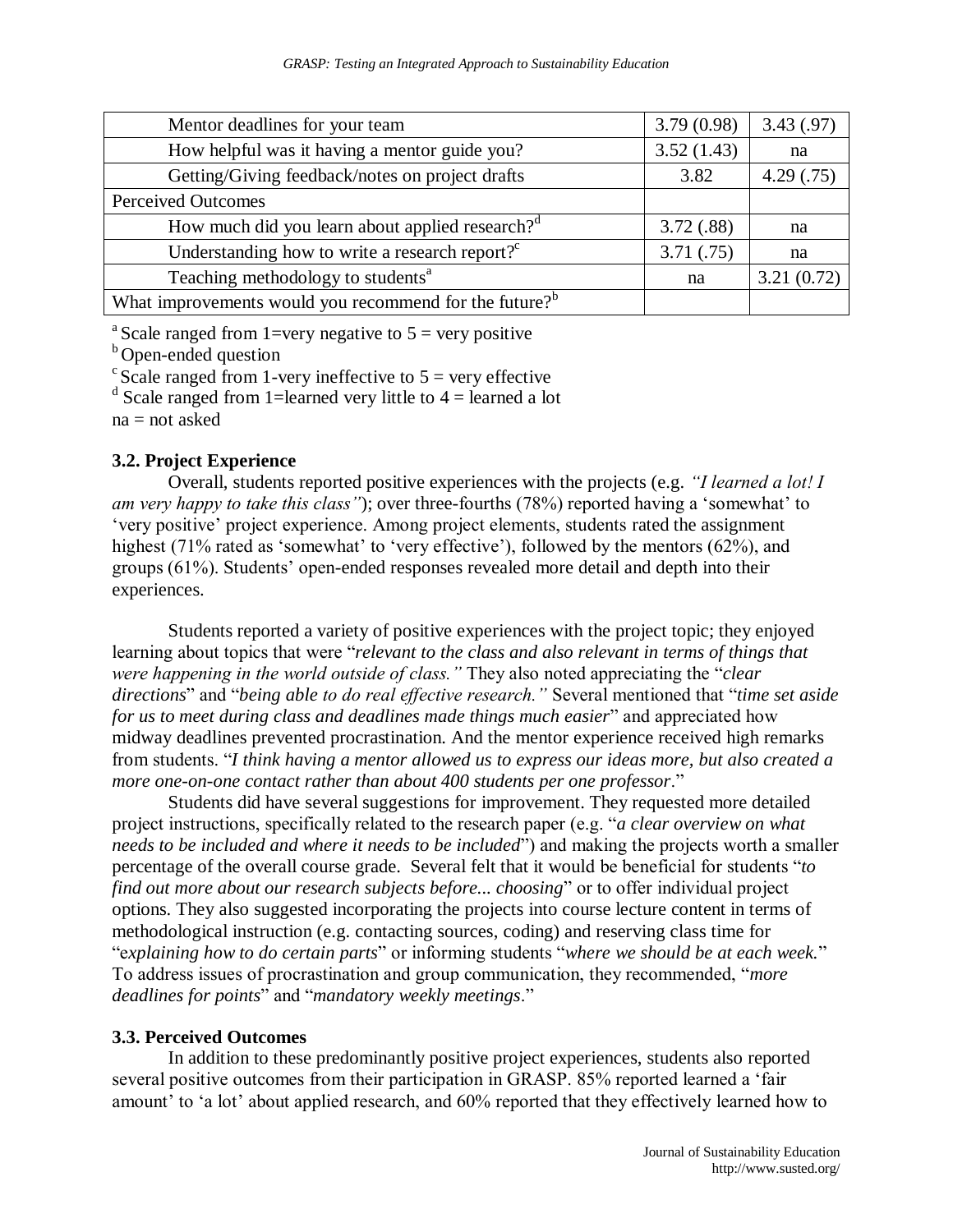write a research report. Open-ended responses from revealed outcomes related to *knowledge and skills* as well as *attitudes and values* from their participation in the projects.

**Knowledge and Skills.** Students reported gains in general knowledge about their research topic as well as skill-based knowledge about both conducting applied research as well as working in a team environment. Open-ended responses indicated that they learned a great deal about their topics (e.g., "*how the City of Irvine and UCI implement various environmental programs*") from both the literature review as well as the research process itself. Students also mentioned learning about the difficulties involved in conducting sustainability on campus; e.g., **"***sustainability is more complex than just saving some trees and combating climate change.*" They also reported increased knowledge and skills in conducting applied research. Responses mentioned all parts of the research process, from "*what goes into the numbers and figures that are reported in results*" to "*[writing] the various parts of a research project*". Finally, students reported gaining teamwork and leadership skills. They noted learning how to "w*ork with someone that has radically different views than mine*" and to appreciate how "*differing perspectives are necessary.*" Several students specifically mentioned gaining communication skills as well as skills associated with "*how to organize a group and set deadlines*".

**Attitudes and Values.** Students reported several changes in attitudes and values, specifically in terms of perceived efficacy and new understandings. Perceived efficacy refers to experiencing for the first time or anew, the ability to accomplish a certain task or produce a desired result. The development of new understandings refers to when students report gaining a newly acquired perspective on an issue, whether it be specific to the project content, or, personal. Students reported increased feelings of efficacy and noted feeling, "*how much of a difference a single person can make,*" or how "*we as students can actually have an impact on campus.*" They also reported an increased desire to work on sustainability issues. One student noted that "*understanding the global issues…[made me] 'want' to change and help*" and another reported that, "*I learned that sustainability is more important and calls for attention more immediately than I thought.*"

# **3.4. Mentor Responses**.

The mentors also reported a general positive experience with the projects, while noting many similar issues to the students. Among the positives noted were in-person interaction with the student groups (including the provision of in-class meeting time), watching and helping the student learn, and their own development of leadership and communication skills. One mentor noted that, "*When I got to meet a group outside of class, we ended up talking about more than just the project - we talked about IC as a whole, sustainability, other interesting classes, other social issues, future plans, etc.*" and another shared his most enjoyable experience as "*hearing them call the president of companies to find out information. Also the fact they appreciated the greener alternatives and could see why they're a better option.*" The development of leadership experience and skills were noted most by the undergraduate mentors as well as "*experiencing the classroom from the TA's point of view.*"

The most frequent challenges cited were related to organizational constraints (e.g. "*I think it requires a lot of organization and skills to help keep other students stay on track*") and lack of consistent communication with their groups, including "*working with students who were either too busy for their group or who procrastinating/didn't care*" and "*waiting till the last minute to bombard me with questions and problems.*" Mentors suggested that students had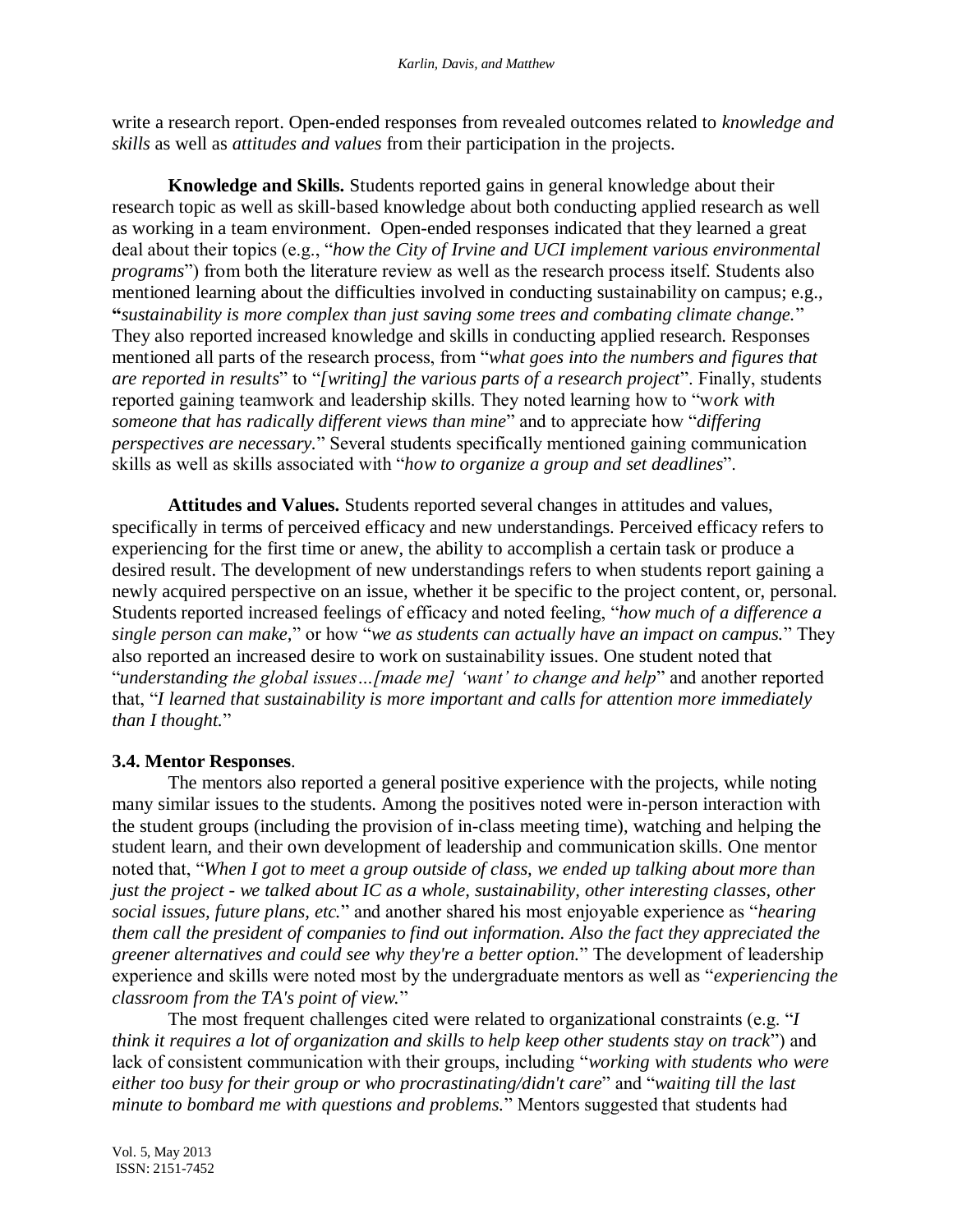widely varying research experience and strongly suggested the addition of "*a manual on the elements of the research project*" and/or "*a lecture directly addressing sustainability issues regarding (the projects).*" Additional suggestions were for smaller groups and allowing students to choose from a wider variety of projects, both of which echo student suggestions. Recommendations for the mentor role include connecting the mentor more to the course (e.g. course email blasts), clarifying authority, increasing points for student participation/responsiveness and preparing/informing students of this authority.

#### **4. Discussion**

#### **4.1. Review of Findings**

Results of survey data collected from students as well as instructor observations indicate significant promise for the GRASP model, along with suggestions for future refinement. Students reported having learned a fair amount in their quantitative responses and specifically mentioned feeling inspired, liking teamwork and hands-on experiences. Their appreciation for mid-way assignment deadlines and having mentors/advisors echoes previous ESD curricular research (Ellis & Weekes, 2008). Overcoming commonly noted barriers, students reported gaining knowledge of both environmental and social sustainability issues (Dale & Newman, 2005), as well as gaining skills in conducting research (e.g., data collection and analysis) and report writing- both a goal of ESD and outcome associated with project-based learning, participatory and action research (Barth & Tim, 2011; Dale & Newman, 2005; Lundegard and Wickman, 2007; Moore, 2005b). Additional GRASP outcomes reported by students included increased self-efficacy and a sense of increased awareness and/or new perspectives on current issues, consistent with ESD goals and transformative learning outcomes (Dale & Newman, 2005; Kevany, 2007; Murray & Murray, 2007; Moore, 2005; Svanstrom et al., 2008; Shephard, 2008). Mentors also reported positive experiences, noting that they also enjoyed learning more about research and sustainability and that they gained valuable leadership skills (especially among the undergraduate and graduate student mentors). Overall, survey results suggest that GRASP is successful in meeting several ESD learning goals, including addressing a real world issue, gains in sustainability knowledge and teamwork skills, and practice in research methodologies (e.g., Armstrong, 2011; Barth & Tim, 2011; Blumenfeld et al., 1996; Dale & Newman, 2005; Ellis & Weekes, 2008; Murray & Murray, 2007.

The most challenging aspects for both mentors and students appeared to be issues with teamwork (trusting and ensuring equal participation, communication/responsiveness) as well as conducting research (compiling data, writing a research report) (Armstrong, 2011, Blumenfeld et al., 1996; Dale & Newman, 2005; Domask, 2007; Kevany, 2007; Mezirow, 1985; Moore, 2005a). Students recommended smaller group sizes, clarifying assignment goals (Barth & Tim, 2011), as well as clarifying the mentor role (authority, deadlines participation points) and providing a lecture or manual on 'how to' do research and write a research report. To address communication issues, mentors recommend connecting them with the course more closely, keeping in class meetings during the quarter, making participation points higher and mentor deadlines into real deadlines (e.g. matching course deadlines in syllabus for all projects). To address problems with research, the teaching team should only identify and vet projects with easy and early access to data and a relatively straightforward methodology, as well as provide an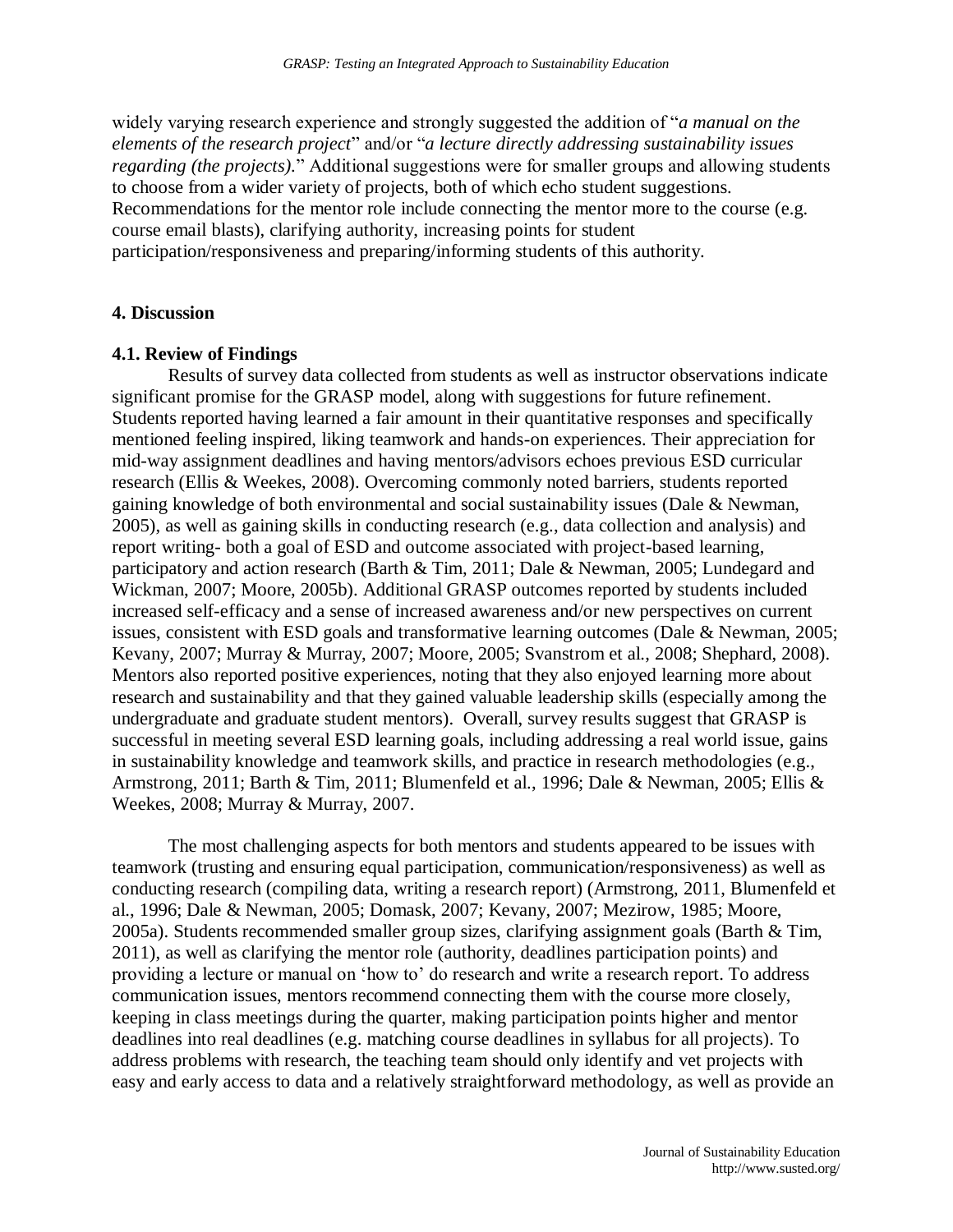overview of how to do research and a final research report in class or online to students and mentors.

## **4.2 Impact on Domains of Sustainability**

As discussed, the GRASP model, as implemented in the pilot, successfully incorporated all four domains of sustainability in several ways. It integrated with the research domain by partnering with faculty to integrate student projects into their work; students collected and analyzed data for active research studies on energy efficiency and global activism. Several projects were also designed in conjunction with campus operations, including those that investigated the environmental impact of drought tolerant groundcover and that assessed university furniture purchasing policy. And campus engagement was integrated through projects that identified prospective internships sites and conducted work for partner NGO organizations. Some projects also integrated more than two domains, such as a research project with partner organization Invisible Children or an operations project designed to create a interpretive tour of a LEED certified campus building. Each of these four domains contributes uniquely to the role of the university in education for sustainability (ESD) and all are equally important. The integration of these domains with one another through the GRASP model takes advantage of the opportunities afforded by the university context to organize and address these needs holistically and reciprocally.

## **4.3 Relationship to Past Literature**

The GRASP model both reflects and extends previous literature on experiential learning, pulling from elements of existing pedagogies and integrating them into a replicable and scalable model for experiential course projects in sustainability courses. GRASP is not meant to be a replacement of alternative pedagogies of experiential education; rather, it provides a unique contribution as a practical and replicable *project* model, particularly in its integration of the four elements of campus sustainability and its scalability for large classes due largely in part to the use and application of guidance via project mentorship.

Within the context of experiential learning broadly, the GRASP model clearly engages, "the learner directly in the phenomena being studied" (Cantor, 1995, p. 1). Students were actively engaged in reading campus purchasing policies, interviewing department managers, and analyzing survey data from international political movement volunteers. In addition, GRASP instructional staff (e.g., professor and course TAs) work with campus researchers, staff, and partners to design appropriate real world projects –reflecting the shared learning outcomes of project-based learning and participatory and action research (Moore, 2005).

In terms of real world knowledge and skill development, GRASP presents students with projects that reflect the complex nature of sustainability – a learning outcome identified by project-based learning (Barab et al., 2008; Blumenfeld et al., 1996). As seen in the responses, students reported gains in professional development, or 'employability' skills and research by participating in social science research methodologies - learning outcomes identified by projectbased learning and participatory and action research (Barab et al., 2008; Blumenfeld et al., 1996; Moore, 2005). GRASP also enhances students' ability to work meaningfully on a team– a learning outcome of project-based learning and transformative learning (Kevany, 2007; Mezirow, 1985; Moore, 2005).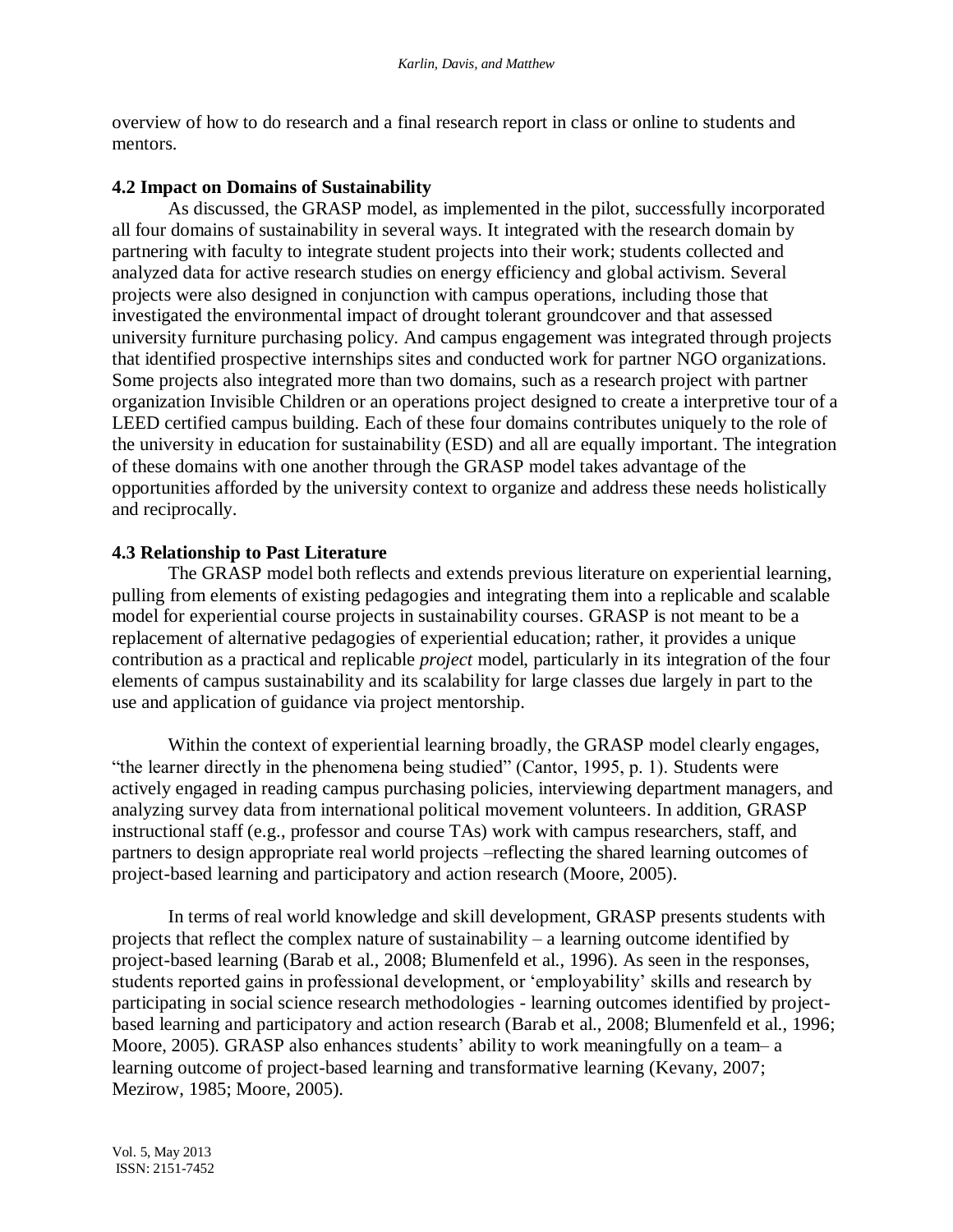Finally, GRASP integrates pedagogies of service learning, action research and project based learning in its recognition of the importance of reciprocity. The development of reciprocally beneficial relationships between students, co-educators and community members is core to service learning (Hayes, 2006, p. 2); similarly, project based learning and action pedagogies research require students to either produce relevant end products for external audiences (Barab et al., 2008; Blumenfeld et al., 1996), or implement actual changes (e.g. writing a publication, or changing university policy). Students not only gained knowledge, research and professional skills (e.g. writing professional emails), but forged relationships with various community members in the process (faculty, administrators and staff) - truly benefiting from the real-world nature of the model. However, these community members received great benefit from student projects (e.g., increase in sustainability-related field study placements, data analysis that contributed to published manuscripts). Reciprocal value, however, was not limited to community members; project mentors also reported increases in knowledge, professional networks and critical leadership skills.

#### **4.4. Key Factors for Future Implementation**

Our development and pilot implementation of GRASP reveals several key factors of experiential learning that are vital to student success. We discuss these factors in terms of the model itself, sharing insights related to guidance, research, application, sustainability, and projects.

**Guidance.** As emphasized by the first word of the GRASP model, "G," ensuring that all team members from the students to the teaching team have a mentor for guidance and accountability is critical; sustainability projects without such a support structure may leave students with a sense of helplessness rather than empowerment (Domask, 2007). While providing students with uncertain situations is an aspect of transformational learning, the GRASP model believes carefully draws a fine line between encouraging student independence while providing them with a support structure that allows the whole team to learn from one another and/or their respective mentor.

**Research**. To overcome the barrier of traditional curricular frameworks in higher education, it is critical that undergraduate education communicate more than fact based sustainability knowledge to students (Warburton, 2003). GRASP aims to additionally expose students to process based knowledge by *involving* them in the research process (e.g. participatory action research). In the current competitive job market, providing students with applied research skills and critical knowledge on the complexities of even a singular sustainability issue is invaluable.

**Application.** One of the strengths of the GRASP model is that students feel meaningfully engaged in real-world projects with tangible outcomes, suggesting that this is the type of learning that creates long-term sustainability leaders. In addition, GRASP allows students to engage with real-world projects, providing valuable research output to campus and community partners. Engaging multiple student groups means that GRASP allows for the tackling of large tasks and data sets that would otherwise be prohibitive for the campus departments and partner NGOs to whom they provide their results.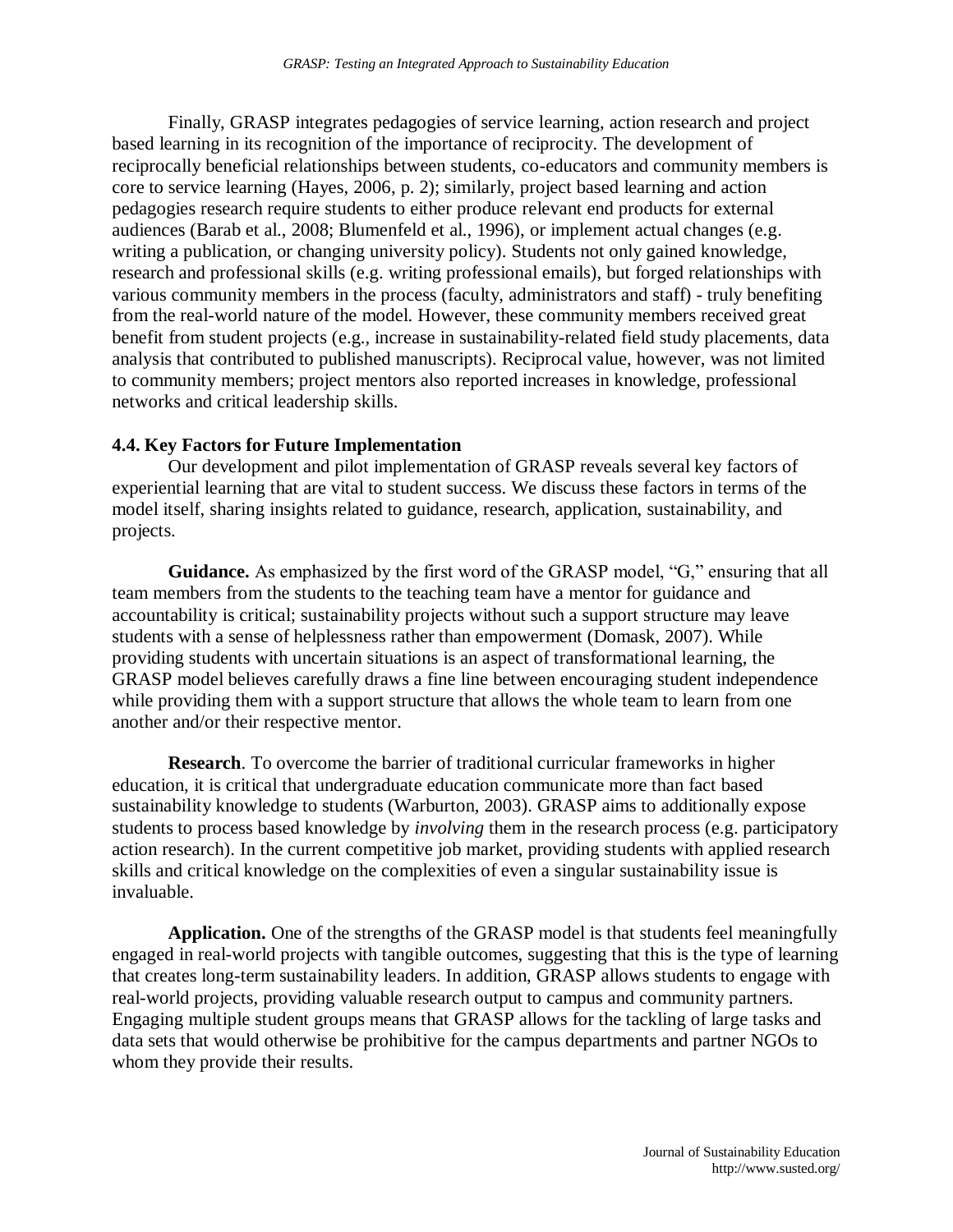**Sustainability.** In alignment with ESD goals, GRASP projects should incorporate all three aspects of sustainability (social, economic and environmental) (Robinson, 1993); in our pilot implementation, projects ranged from campus economic investments to child soldiers in Africa. Research indicates that students predominantly associate ecological issues most readily with sustainability education (Barth and Timm, 2011); expanding GRASP projects to include issues of social and economic sustainability and linking them back to environmental issues provides a larger and more meaningful context with which to study sustainability.

**Projects.** While traditional curricular frameworks emphasize individual over collective assessments, the GRASP model challenges educators and implementers alike to look beyond the idea of a one-time essay, test or individual research project. As the nature of sustainability in the educational, academic and professional world is predominantly interdisciplinary and teamoriented, GRASP acknowledges the value of the leadership (even when difficult) and communication skills students gain through participatory teamwork.

#### **4.5. Conclusion**

Overall, the model and pilot implementation presented shows proof of concept for GRASP as a viable tool for sustainability curriculum at the university level. Addressing issues of scale and training students in practical research and leadership skills enables GRASP to address the needs of 21st century campuses to meet 21st century issues through a classroom curricular project. Integration of multiple domains of campus sustainability (see Figure 3) enables GRASP to leverage the resources of the university for maximum student and partner benefit. Project topics in the pilot study included assessing sustainable operations on campus as well as academic research and community engagement partners in evaluation.



Figure 3. GRASP Model integrates all four domains of campus sustainability

Educators wishing to implement GRASP in their classes should be sure to identify realworld projects with engaged campus or community partners, invite campus leaders to serve as project mentors, and provide detailed instruction and resources to enable students to successfully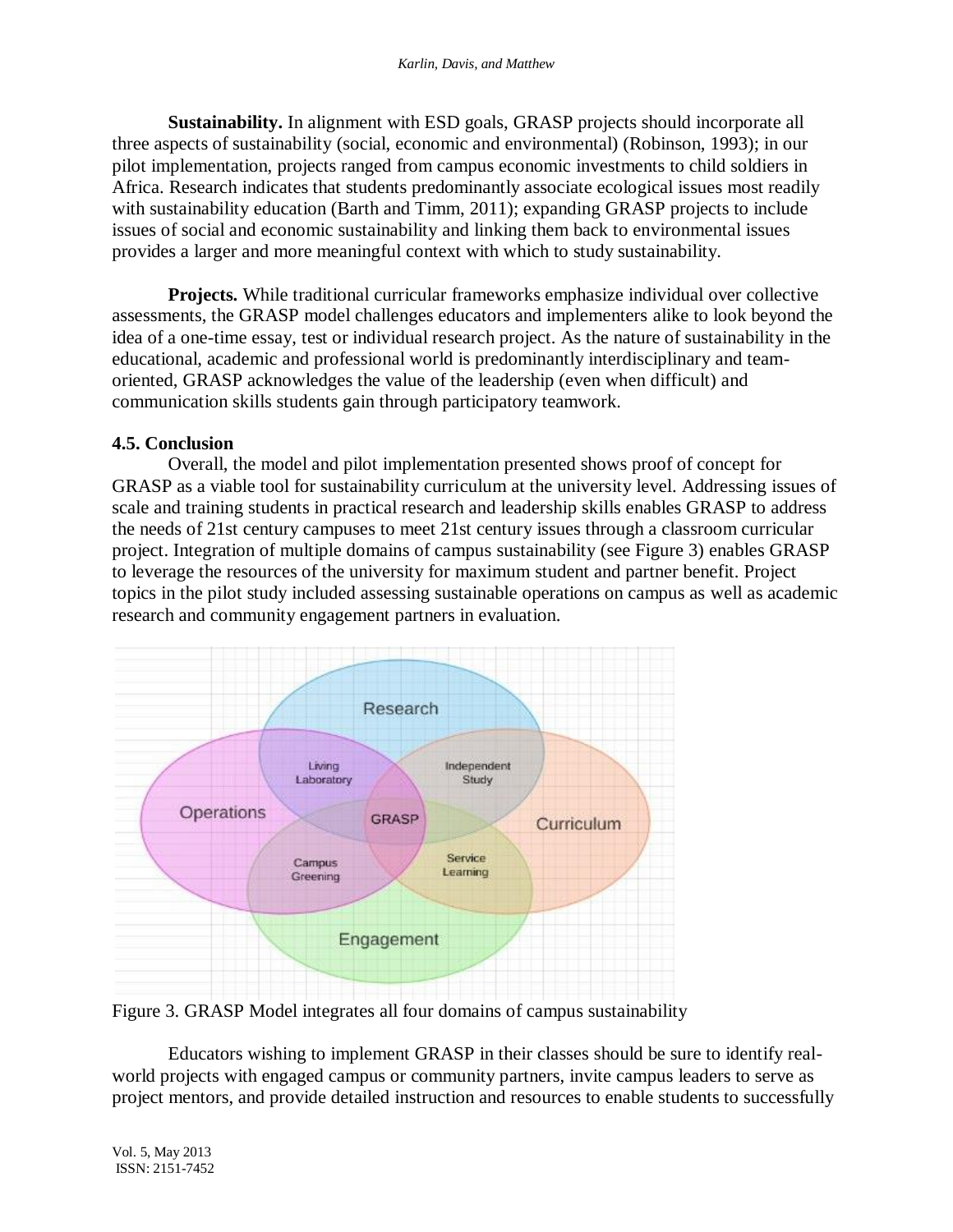complete their assigned projects. We look forward to continued exploration and refinement of this model in the years to come.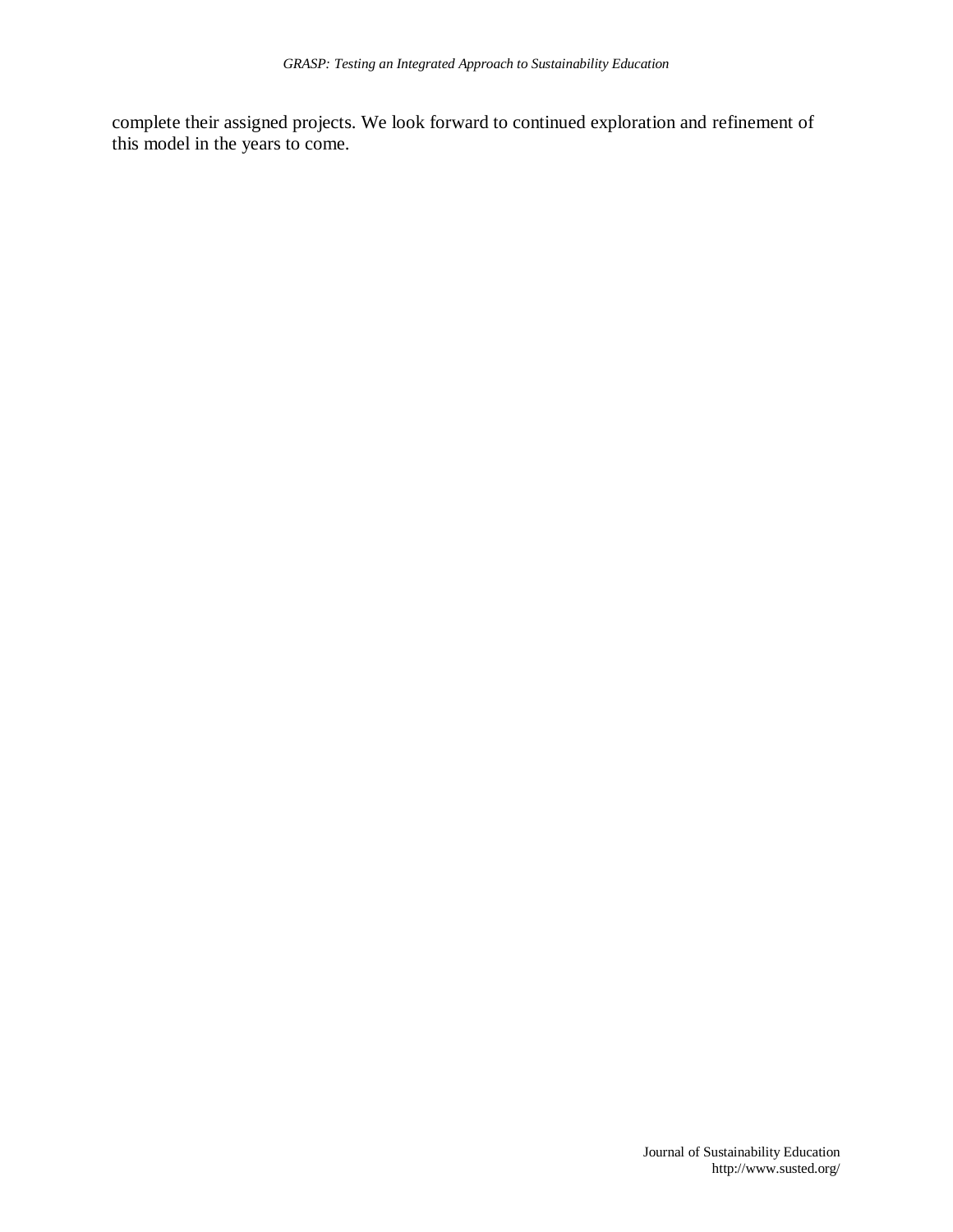# **References**

- AASHE (2010). *Sustainability Curriculum in higher Education: A Call to Action*. AASHE, 1– 16. Retrieved from [http://www.aashe.org/files/A\\_Call\\_to\\_Action\\_final\(2\).pdf.](http://www.aashe.org/files/A_Call_to_Action_final(2).pdf)
- Armstrong, C. M. (2011). Implementing Education for Sustainable Development: The Potential use of Time Honored Pedagogical Practice from the Progressive Era of Education. *Journal of Sustainability Education*, *2*.
- Barab, S.A. & Luehmann, A. L. (2003). Building sustainable science curriculum: acknowledging and accommodating local adaptation. *Science Education*, *87*(4), 454–467. doi:10.1002/sce.10083.
- Barth, M. & Timm, J. (2011). Higher education for sustainable development: students' perspectives on an innovative approach to educational change. *Journal of Social Sciences*, *7*(1), 13–23. doi:10.3844/jssp.2011.13.23.
- Beringer, A. & Adombent, M. (2008). Sustainable university research and development: inspecting sustainability in higher education research. *Environmental Education Research*, *14*(6), 607–623. doi:10.1080/13504620802464866.
- Blumenfeld, P., Fishman, B. J., Krajcik, J., Marx, R. W., & Soloway, E. (2000). Creating useable innovations in systemic reform: Scaling up technology-embedded project-based science in urban schools. *Educational Psychologist*, *35*(3), 149–164. doi:10.1207/S15326985EP3503\_2.
- Blumenfeld, P. C., Marx, R. W., Soloway, E., & Krajcik, J. (1996). Learning with peers: from small group cooperation to collaborative communities. *Educational Researcher*, *25*(8), 37–39. doi:10.3102/0013189X025008037.
- Brundiers, K. & Wiek, A. (2010). Educating students in real-world sustainability research: vision and implementation. *Innovative Higher Education*, *36*(2), 107–124. doi:10.1007/s10755- 010-9161-9.
- Brunetti, A. J., Petrell, R. J., & Sawada, B. (2003). SEEDing sustainability: Team project-based learning enhances awareness of sustainability at the University of British Columbia, Canada. *International Journal of Sustainability in Higher Education*, *4*(3), 210–217. doi:10.1108/14676370310485401.
- [Buckholz,](http://www.aashe.org/users/5204) J. (2013). *Ten ways to integrate sustainability into curriculum.* Retrieved from: <http://www.aashe.org/blog/ten-ways-integrate-sustainability-curriculum>
- Cantor, J.A. (1995). Experiential learning in higher education: linking classroom and community, ASHE-ERIC Higher Education Report No. 7. Retrieved from http://www.eric.ed.gov/PDFS/ED404949.pdf.
- Carr, C. (2008). *University of California, Irvine Sustainability Assessment*. (Unpublished MA thesis). University of California, Irvine. Irvine, CA. Retrieved from [http://sustainability.universityofcalifornia.edu/documents/uci\\_2008assesmnt.pdf](http://sustainability.universityofcalifornia.edu/documents/uci_2008assesmnt.pdf)
- Corbin, J. & Strauss, A. (2008). *Basics of qualitative research: Techniques and procedures for developing grounded theory.* Thousand Oaks, CA: Sage Publications, Inc.
- Cortese, A., & Cook, R. (2010). Why all colleges & universities should join the American college & university presidents' climate commitment. *The Journal of Sustainability Education*, *1.*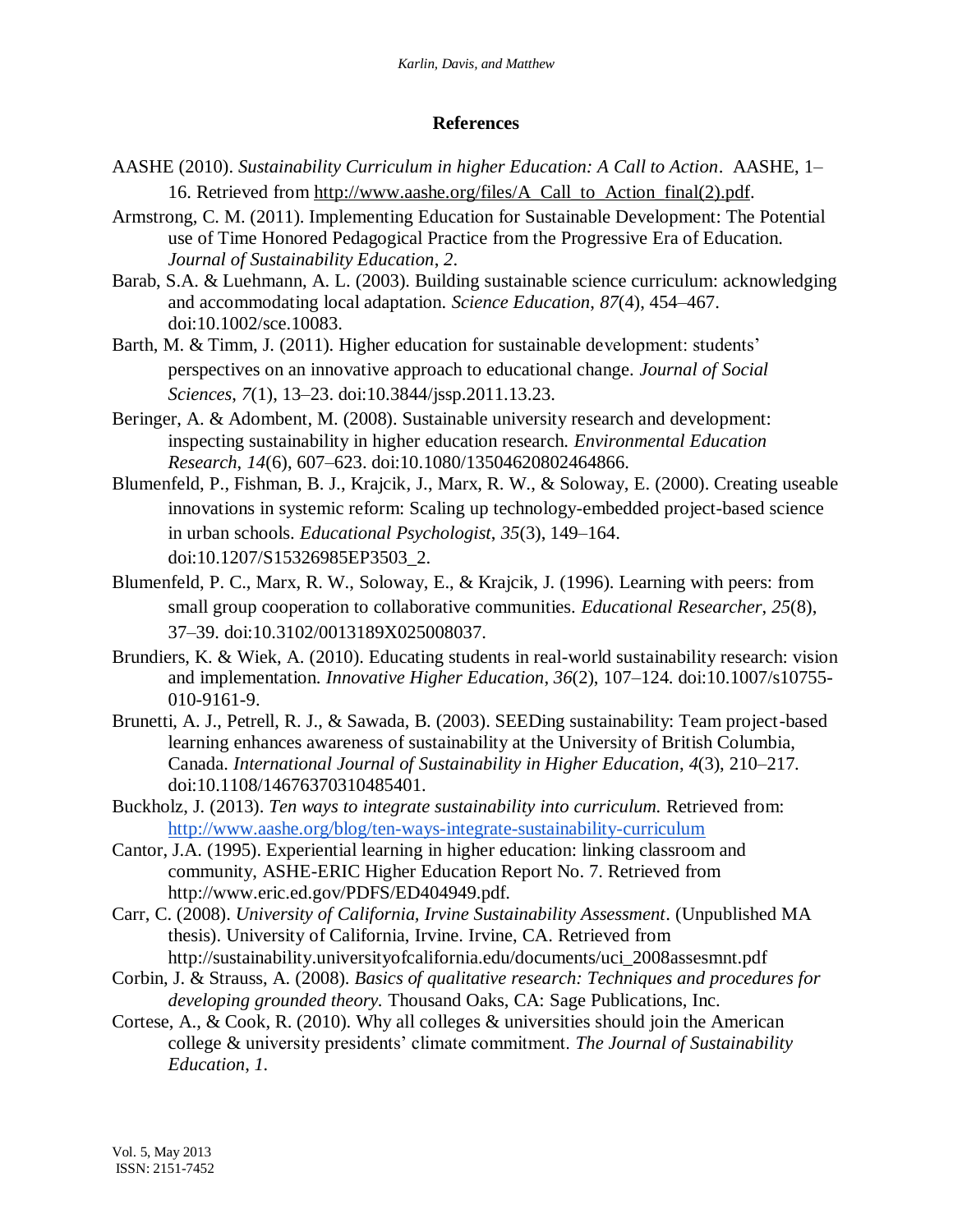- Cortese, A. D., & McDonough, W. (2001). *Accelerating the transition to sustainability through higher education.* Retrieved from http://www.secondnature.org/pdf/snwritings/articles/AccTheTrans.pdf.
- Cotton, D., Bailey, I., Warren, M., & Bissell, S. (2009). Revolutions and second‐ best solutions: education for sustainable development in higher education. *Studies in Higher Education*, *34*(7), 719–733. doi:10.1080/03075070802641552.
- Creswell, J.W. 2009. *Research design: Qualitative, quantitative, and mixed methods approaches.*  3rd Edition. Thousand Oaks, CA: Sage Publications, Inc.
- Cusick, J. (2008). Operationalizing sustainability education at the University of Hawai'i at Manoa. *International Journal of Sustainability in Higher Education*, *9*(3), 246–256. doi:10.1108/14676370810885871.
- Dale, A. & Newman, L. (2005). Sustainable development, education and literacy. *International Journal of Sustainability in Higher Education*, *6*(4), 351–362. doi:10.1108/14676370510623847.
- Davis, N. (2009). *Executive Summary of Educator's Summit, Greenbuild-2008, Boston.*  Unpublished report, US Green Building Council.
- Domask, J. J. (2007). Achieving goals in higher education: An experiential approach to sustainability studies. *International Journal of Sustainability in Higher Education*, *8*(1), 53–68. doi:10.1108/14676370710717599.
- Ellis, G. & Weekes, T. (2008). Making sustainability "real": using group‐ enquiry to promote education for sustainable development. *Environmental Education Research*, *14*(4), 482– 500. doi:10.1080/13504620802308287.
- Harris, N. (2004). Guest editorial experiential learning in built environment education: the collection of papers some common themes and key issues. *Center for Education of the Built Environment*, *1*(1), 3–7. Retrieved from http://cebe.cf.ac.uk/transactions/pdf/NeilHarris1(2).pdf.
- Hayes, E., & King, C. (2006). Community service-learning in Canada : A scan of the field. Canadian Association for Community Service Learning. Retrieved from http://www.communityservicelearning.ca/en/documents/ScanofCSLinCanada\_000.pdf.
- Hegarty, K., Thomas, I., Kriewaldt, C., Holdsworth, S. & Bekessy, S. (2011). Insights into the value of a "stand‐ alone" course for sustainability education. *Environmental Education Research*, *17*(4), 451–469. doi:10.1080/13504622.2010.547931.
- Karayan, S., & Gathercoal, P. (2005). Assessing service-learning in teacher education. *Teacher Education Quarterly*, *32* (3), 79–92.
- Kevany, K. D. (2007). Building the requisite capacity for stewardship and sustainable development. *International Journal of Sustainability in Higher Education*, *8*(2), 107–122. doi:10.1108/14676370710726580.
- Lambert, C. (2012). Twilight of the Lecture. *Harvard Magazine*, *March-April.* Retrieved from http://harvardmag.com/pdf/2012/03-pdfs/0312-23.pdf.
- Lundegård, I., & Wickman, P. (2007). Conflicts of interest: an indispensable element of education for sustainable development. *Environmental Education Research*, *13*(1), 1–15. doi:10.1080/13504620601122566.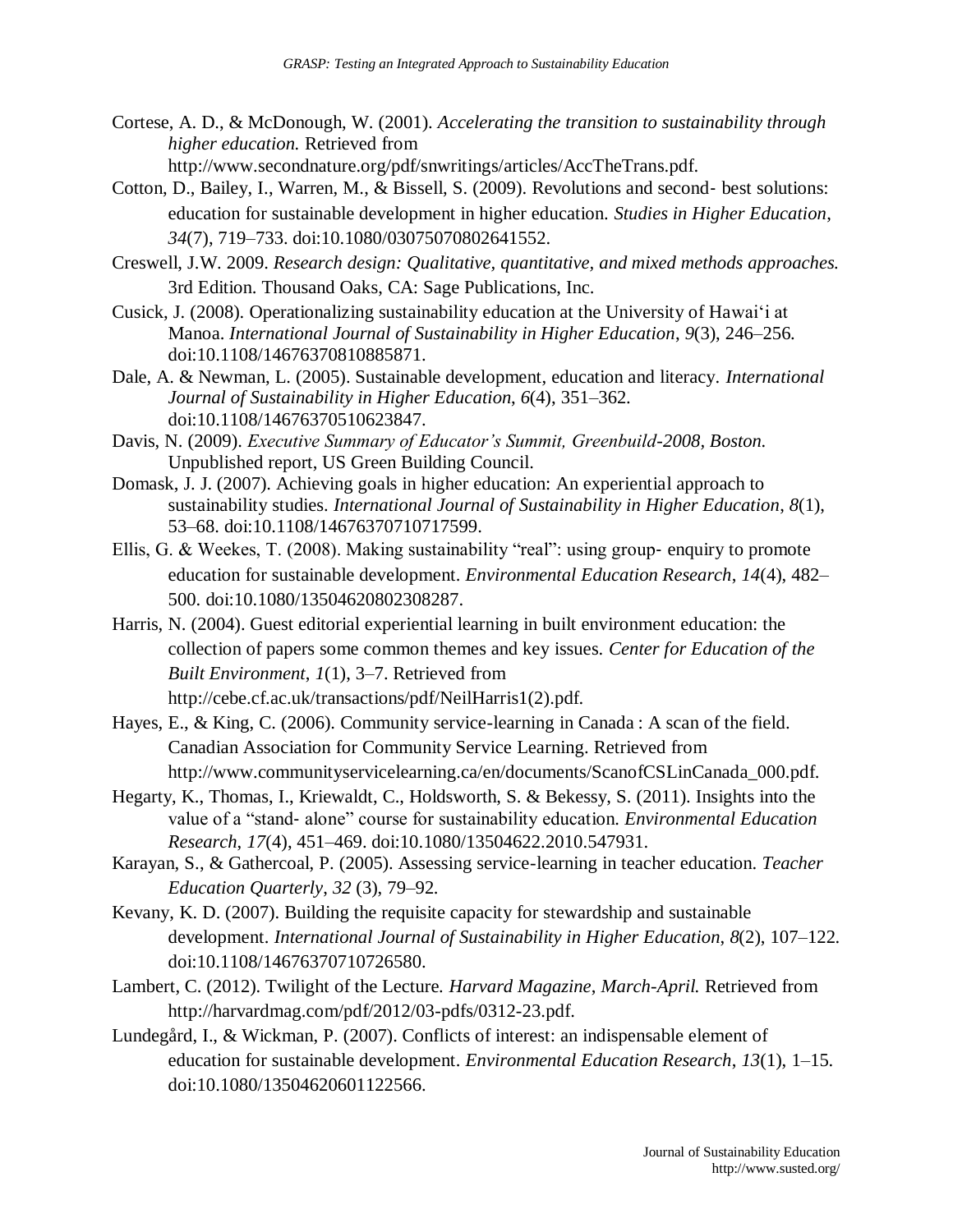Matthew, Richard (2012). Syllabus for Sustainability I, Winter. University of California, Irvine.

- Mazur, E. (1997). *Peer Instruction: A User's Manual*. Upper Saddle River, NJ: Prentice Hall.
- McKeown, R. (2002). *Education for sustainable development toolkit.* Retrieved from http://www.esdtoolkit.org/esd\_toolkit\_v2.pdf.
- Moore, J. (2005). Barriers and pathways to creating sustainability education programs: moving from rhetoric to reality. *Environmental Education Research, 11* (5), 537-55. doi: 10.1080/13504620500169692.
- Murray, P. E. & Murray, S.A. (2007). Promoting sustainability values within career-oriented degree programmes: A case study analysis. *International Journal of Sustainability in Higher Education*, *8*(3), 285–300. doi:10.1108/14676370710817156.
- Orr, D. W. (2006). Framing sustainability. *Conservation Biology*, *20*(2), 265–268. doi:10.1111/j.1523-1739.2006.00405.
- Orr, D. W. (2010). Educating for the environment: higher education's challenge of the next century. *The Journal of Environmental Education*, *27*(3), 7–10.
- Orr, D.W. (2011). The Oberlin Project. *Oberlin Alumni Magazine. Fall.* Retrieved from: [http://www.oberlinproject.org/about/executive-director/david-w-orr.](http://www.oberlinproject.org/about/executive-director/david-w-orr)
- Robinson, N. (1993). *Agenda 21: Earth's Action Plan.* New York, NY: Oceana Publications.
- Rode, H. & Michelsen, G. (2008). Levels of indicator development for education for sustainable development. *Environmental Education Research*, *14*(1), 19–33. doi:10.1080/13504620701843327.
- Seif Hattan, A., Feder, J., Naik, A., Murphy, K., Davis, N., Esiet, U… Rigaud, G. (2010). *Advancing Education for Sustainability: Teaching the Concepts of Sustainable Building to All Students*. Retrieved from [http://www.centerforgreenschools.org/Libraries/Resources\\_Documents/Advancing\\_Ed\\_f](http://www.centerforgreenschools.org/Libraries/Resources_Documents/Advancing_Ed_for_Sust_Strategy_Paper_Final.sflb.ashx) [or\\_Sust\\_Strategy\\_Paper\\_Final.sflb.ashx.](http://www.centerforgreenschools.org/Libraries/Resources_Documents/Advancing_Ed_for_Sust_Strategy_Paper_Final.sflb.ashx)
- Shephard, K. (2008). Higher education for sustainability: seeking affective learning outcomes. *International Journal of Sustainability in Higher Education*, *9*(1), 87–98. doi:10.1108/14676370810842201.
- Sipos, Y., Battisti, B. & Grimm, K. (2008). Achieving transformative sustainability learning: engaging head, hands and heart. *International Journal of Sustainability in Higher Education*, *9*(1), 68–86. doi:10.1108/14676370810842193.
- Svanström, M., Lozano-García, F. J. & Rowe, D. (2008). Learning outcomes for sustainable development in higher education. *International Journal of Sustainability in Higher Education*, *9*(3), 339–351. doi:10.1108/14676370810885925.
- Tilbury, D. and Wortman, D. (2004). *Engaging People in Sustainability*. Commission on Education and Communication. IUCN. Cambridge, UK.
- UNESCO. (2005). *UN Decade of Education for Sustainable Development 2005 - 2014: The DESD at a Glance.* Retrieved from [http://unesdoc.unesco.org/images/0014/001416/141629e.pdf.](http://unesdoc.unesco.org/images/0014/001416/141629e.pdf)
- UNESCO. (2013). *Education for Sustainable Development.* Retrieved from [http://www.unesco.org/new/en/education/themes/leading-the-international](http://www.unesco.org/new/en/education/themes/leading-the-international-agenda/education-for-sustainable-development/)[agenda/education-for-sustainable-development/.](http://www.unesco.org/new/en/education/themes/leading-the-international-agenda/education-for-sustainable-development/)
- Warburton, K. (2003). Deep learning and education for sustainability. *International Journal of Sustainability in Higher Education*, *4*(1), 44–56. doi:10.1108/14676370310455332.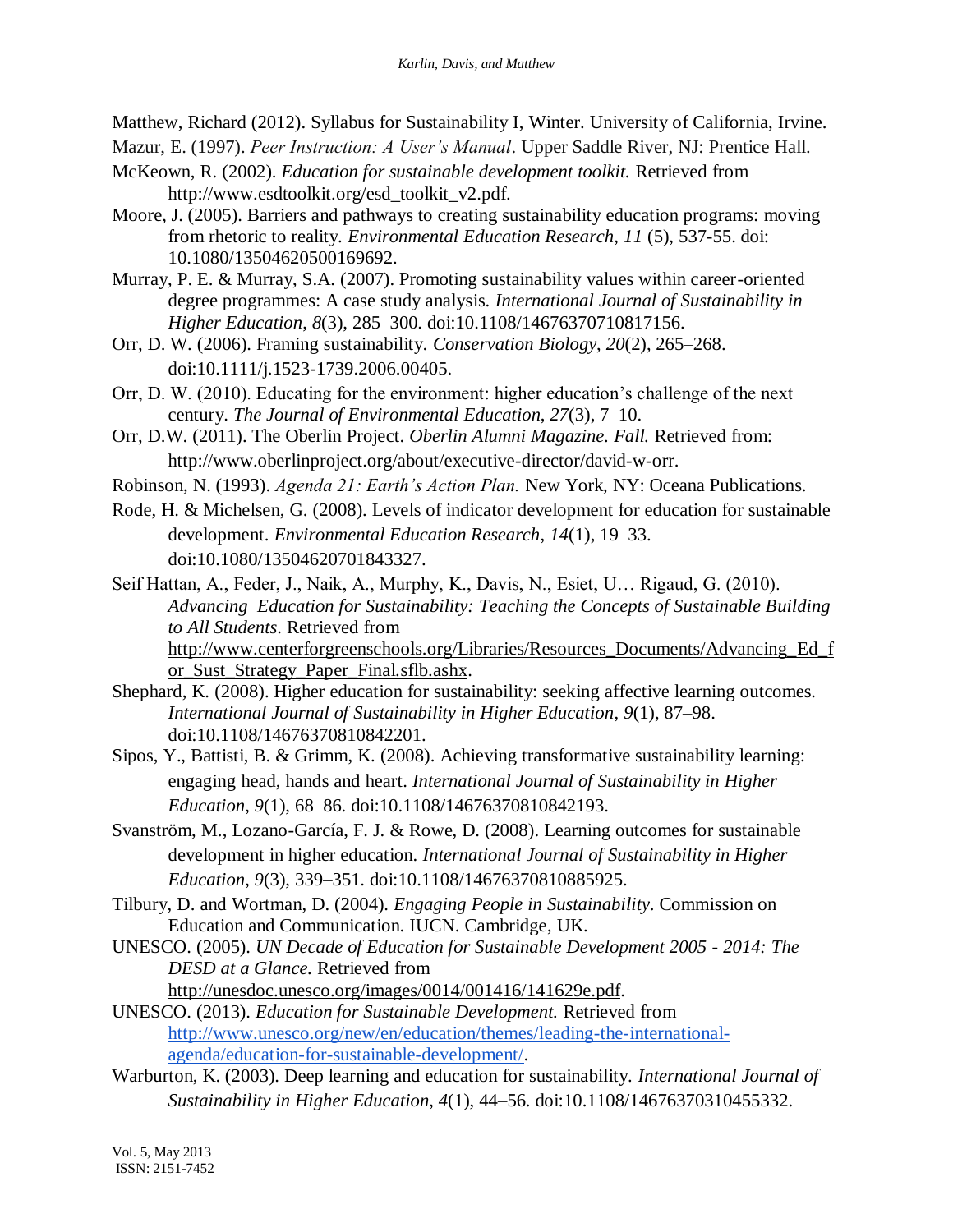# **Images**



Beth Karlin



Nora Davis